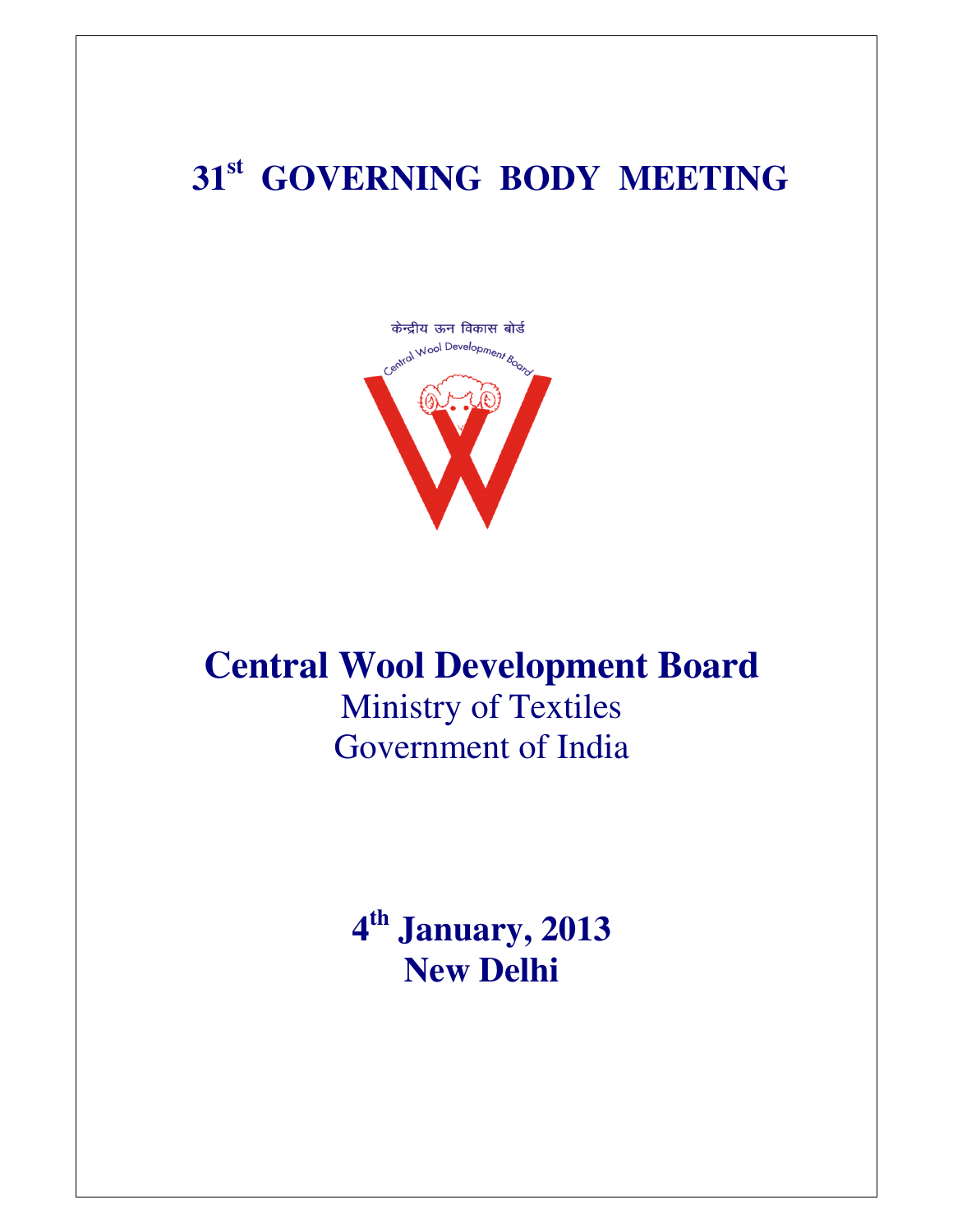## **AGENDA POINTS FOR 31st GOVERNING BODY MEETING OF CENTRAL WOOL DEVELOPMENT BOARD TO BE HELD ON 04-01-2013 AT 12.00 Noon AT UDYOG BHAWAN, NEW DELHI.**

| SN             | Agenda item                                                                                                                     | Page           |
|----------------|---------------------------------------------------------------------------------------------------------------------------------|----------------|
| $\mathbf{1}$   | Confirmation of the minutes of the $30th$ meeting of the Governing<br>Body held on 21 <sup>st</sup> May, 2012 at Jodhpur.       | No.<br>2       |
| $\overline{2}$ | Action taken report on the decisions of the last meeting.                                                                       | 2              |
| 3              | To note decisions of the 40 <sup>th</sup> meeting of the Executive Committee of<br>the CWDB held on $11th$ July, 2012 at Delhi. | 3              |
| $\overline{4}$ | Re-constitution of Executive Committee of the Board.                                                                            | $\overline{4}$ |
| 5              | To note summary of EFC Memo for development of Wool Sector.                                                                     | 5              |
| 6              | Discussion and approval of BE & RE of Annual Plan 2012-13 and<br>progress made by the Board up to December 2012.                | $\tau$         |
| 7.             | Discussion & approval for establishment of a Carpet Weaving<br>Training Centre at Jaipur.                                       | 9              |
|                | Any other item with the permission of the Chair.                                                                                |                |

## List of Annexure

| Annexure No. | Page No.  |
|--------------|-----------|
|              | $11 - 16$ |
| Н            | $17 - 23$ |
| Ш            | $24 - 28$ |
| IV           | $29 - 33$ |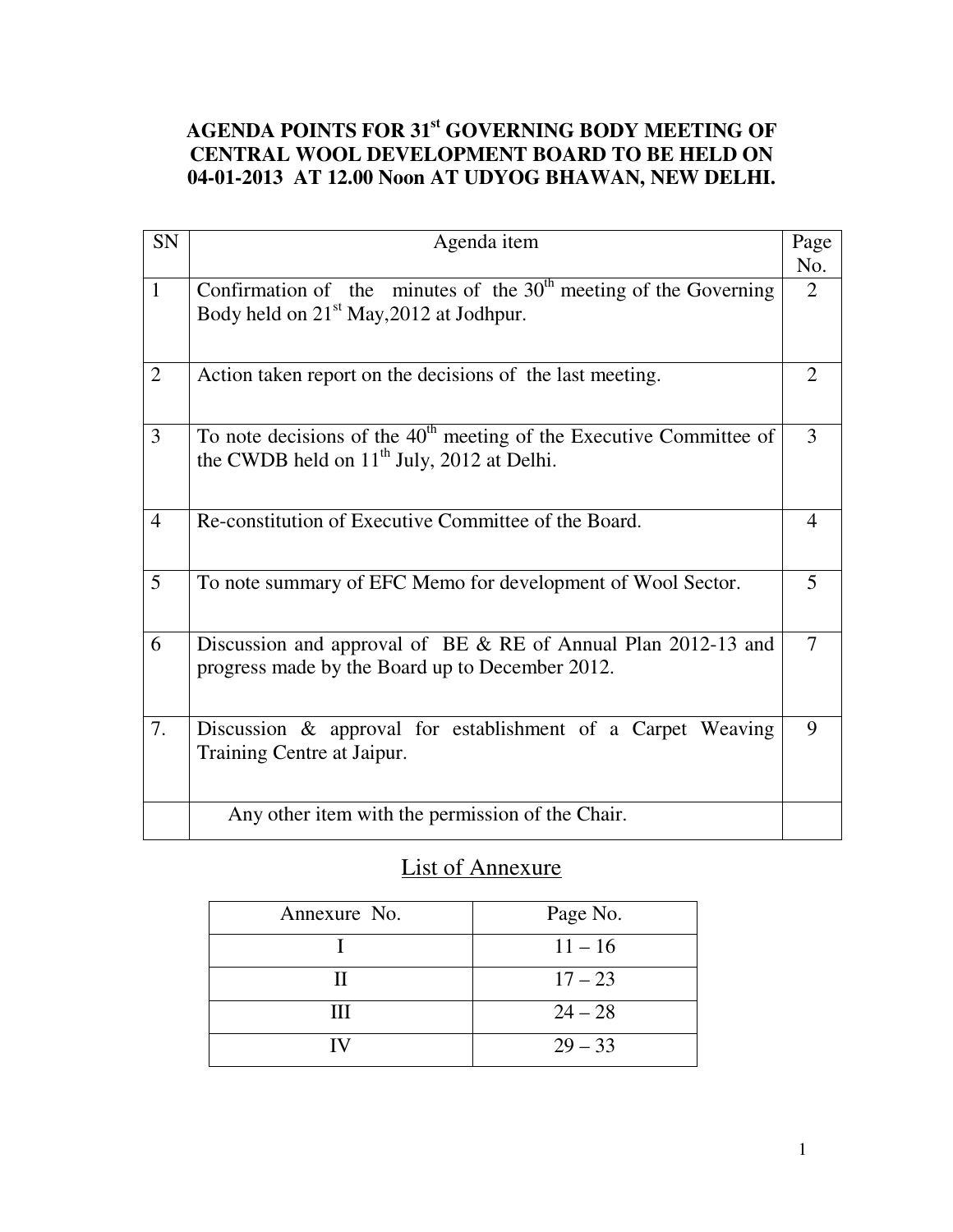## **AGENDA ITEM FOR 31st GOVERNING BODY MEETING OF CWDB TO BE HELD ON 4-01-2013 AT NEW DELHI.**

## **1. CONFIRMATION OF THE MINUTES OF THE 30TH MEETING OF THE GOVERNING BODY OF THE C.W.D.B. HELD ON 21st MAY,2012 AT JODHPUR.**

The  $30<sup>th</sup>$  meeting of the Governing Body of the Central Wool Development Board (CWDB) was presided over by Mrs. Sunaina Tomar, Joint Secretary, MOT and the then Chairperson, CWDB. The minutes of the meeting is enclosed as **Annexure**- **I** for confirmation. (Page no 11 to 16 )

## **2. ACTION TAKEN REPORT ON THE DECISIONS OF THE 30th MEETING OF THE BOARD.**

 A statement showing Action Taken Report on the decisions of the  $30<sup>th</sup>$  meeting of the Governing Body of the CWDB held on 21-05-2012 is as under:

| <b>SN</b>    | Decisions                                                                                                                                                                                                                            | <b>Status/Action Plan</b>                                                                                                                                              |
|--------------|--------------------------------------------------------------------------------------------------------------------------------------------------------------------------------------------------------------------------------------|------------------------------------------------------------------------------------------------------------------------------------------------------------------------|
| $\mathbf{1}$ | To reformulate/ modify the existing<br>schemes of CWDB for $12th$ Plan<br>period to benefit shepherds on large<br>scale looking at changing scenario of                                                                              | The Board has formulated the existing<br>schemes with necessary modification for<br>implementation during $12th$ Plan and<br>submitted the EFC Note to MOT for         |
|              | sheep and wool sector in India.                                                                                                                                                                                                      | approval.                                                                                                                                                              |
| 2            | To depute a separate staff in CWDB<br>for regular monitoring of progress on<br>weekly and monthly basis and to<br>coordinate with different concerned<br>agencies for proper implementation<br>of 'Social Security Scheme' of Board. | The Board has deputed a staff for regular<br>monitoring of progress under the scheme.                                                                                  |
| 3            | To undertake a survey for exploring<br>possibility to impart training in<br>Namda Designing at Tonk (Raj.) and<br>its nearby area with the help of<br>Central Sheep & Wool Research<br>Institute (CSWRI).                            | The Board accorded permission to CSWRI<br>to conduct survey at Tonk for imparting<br>training programme in Namda designing<br>with financial assistance of Rs. 25,000. |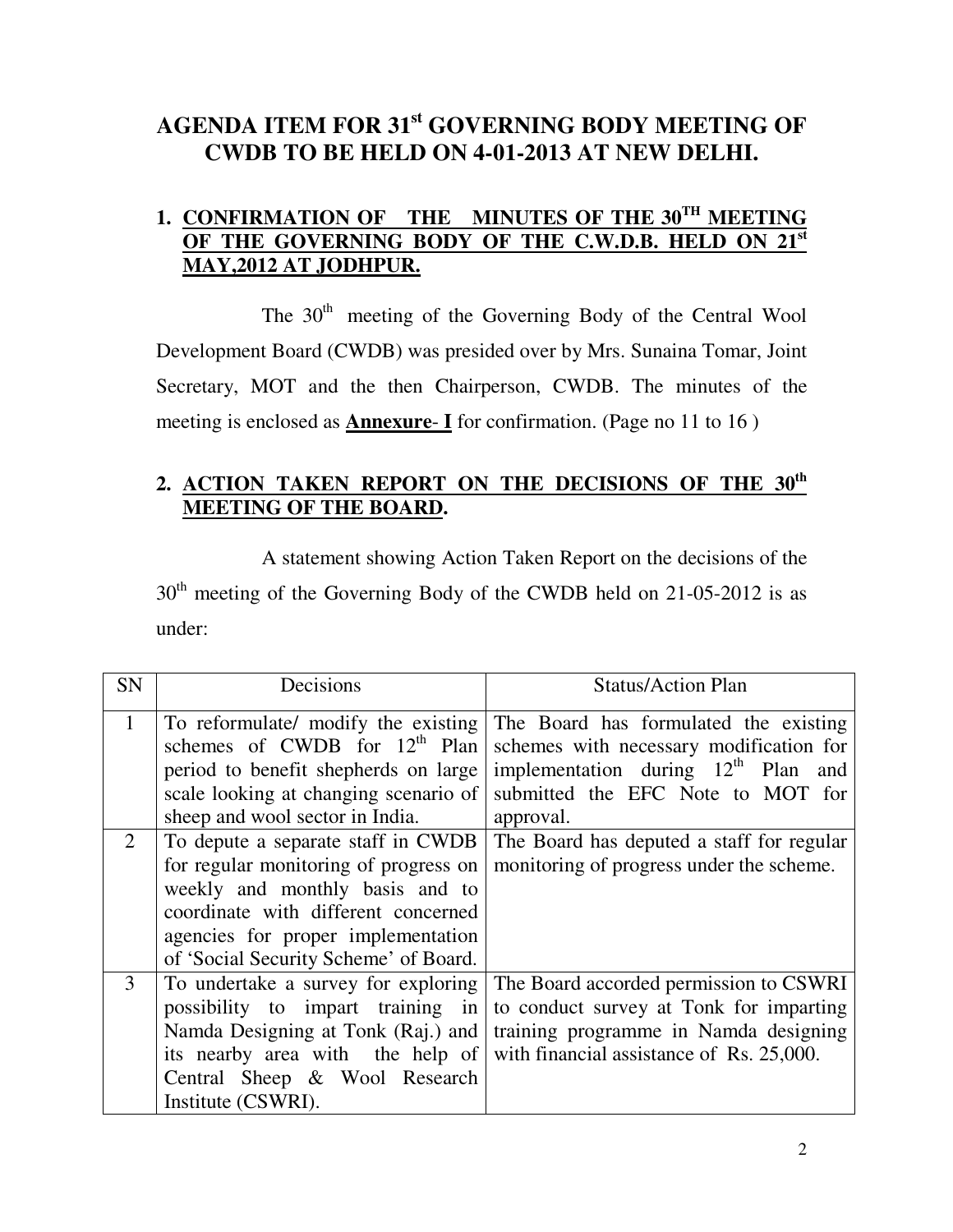| $\overline{4}$ | possibility<br>explore<br>for<br>To<br>implementation of Board's schemes<br>in NE Region by holding more<br>Seminars/Workshops for collecting<br>more viable and suitable proposals<br>under different schemes of Board.                | The Board has organized a Workshop at<br>Guwahati by inviting representatives of all<br>NE region states to explain them about<br>Board's different schemes for North East<br>region.                                                                                                                   |
|----------------|-----------------------------------------------------------------------------------------------------------------------------------------------------------------------------------------------------------------------------------------|---------------------------------------------------------------------------------------------------------------------------------------------------------------------------------------------------------------------------------------------------------------------------------------------------------|
| 5              | To take up pending issues of Audit<br>with Accountant<br>General<br>paras<br>(Audit) Rajasthan for their early<br>closure.                                                                                                              | Reply for the above had already been<br>submitted and the Board has expedited the<br>matter to settle the pending audit paras.                                                                                                                                                                          |
| 6              | Setting up of Regional-office-cum<br>Wool Testing Laboratory of CWDB<br>at Ludhiana.                                                                                                                                                    | The matter was discussed in last Executive<br>Committee meeting $(40th)$ and it was<br>decided that there is no need to establish<br>wool testing laboratory at Ludhiana. The<br>Textiles Committee (MOT) is already<br>NABL certified<br>running<br>testing<br>$\mathbf{a}$<br>laboratory at Ludhiana. |
| 7              | To upgrade existing Wool Testing<br>Laboratory at Bikaner and accredit it<br>internationally standard by installing<br>latest testing equipments at this Lab.                                                                           | The Board has provided all requisite<br>Wool<br>information<br>Research<br>to<br>Association, Thane and requested to visit<br>Bikaner to identify necessary equipments<br>be procured for accreditation of<br>to<br>laboratory.                                                                         |
| 8              | Shawl Weaving<br>Setting<br>$\&$<br>up<br>Designing Training Centre at Leh (J.<br>& K.)                                                                                                                                                 | The matter was discussed in last Executive<br>Committee meeting and it was decided<br>that there is no need to establish the same<br>training Centre as same is being run by<br>office of the Development Commissioner<br>(Handloom) at Leh.                                                            |
| 9              | To conduct survey of Woollen<br>industry in association with IICT,<br>Bhadohi<br><b>HRD</b><br>under<br>and<br>Promotional Activities' (IWIDP) of<br>the Board for formulation of further<br>plan action to develop the wool<br>sector. | The matter was discussed in last Executive<br>Committee meeting and it was decided<br>that there is no need to conduct separate<br>Survey. The office of the<br>Textiles<br>Commissioner, Mumbai<br>has<br>already<br>conducted survey of whole<br>Textile<br>Industry.                                 |

## **3. TO NOTE DECISION OF THE 40th MEETING OF THE EXECUTIVE COMMITTEE OF THE CWDB.**

The 40<sup>th</sup> meetings of the Executive Committee of the CWDB was held on 11<sup>th</sup> July, 2012 under the Chairpersonship of Mrs. Sunaina Tomar, Joint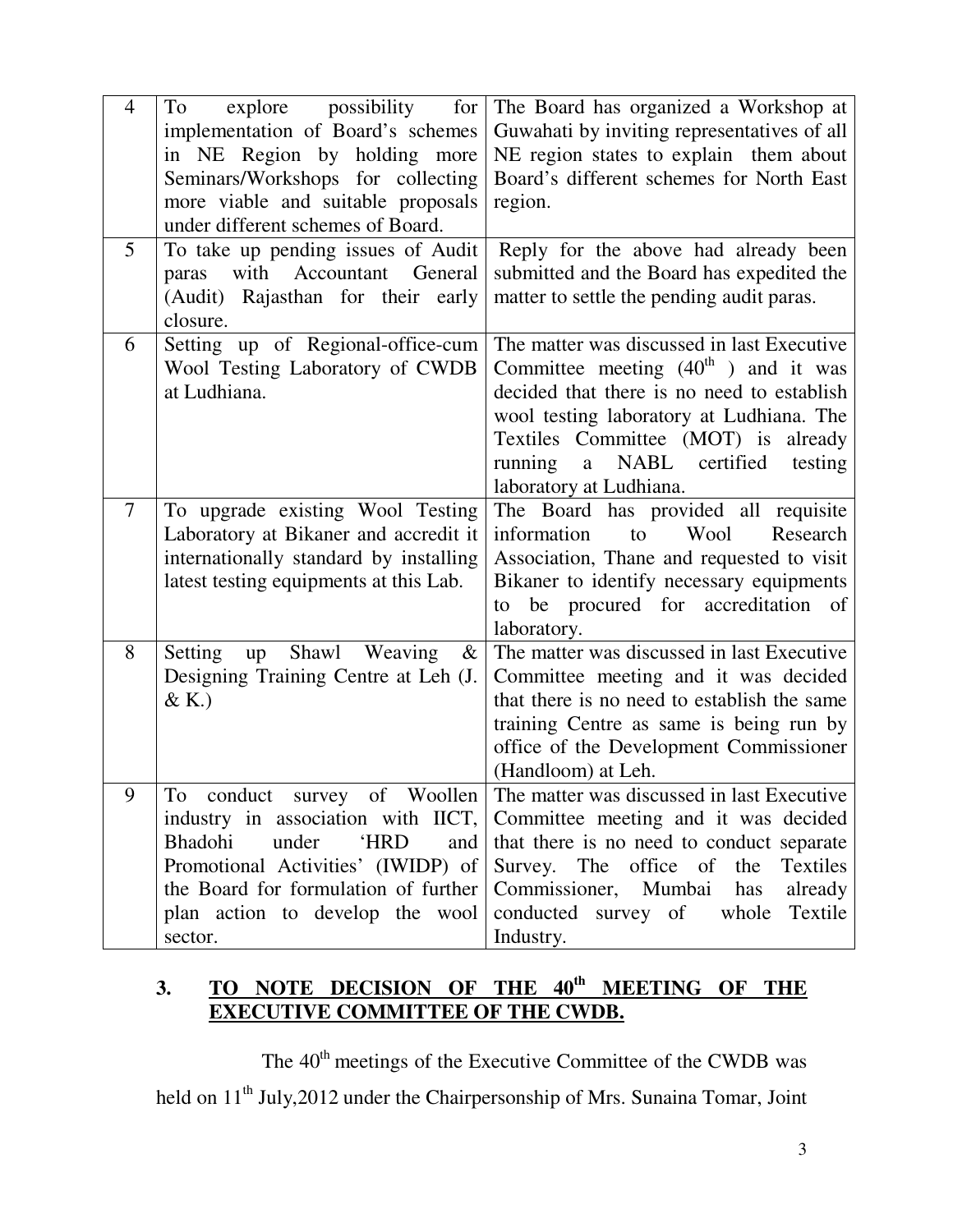Secretary, MOT at New Delhi. The minutes of same meeting is placed as **Annexure-II** (Page no. 17 to 23) for perusal and approval.

## **4. RE-CONSTITUTION OF 'EXECUTIVE COMMITTEE' OF THE C.W.D.B.**

 As per Rule IV of the "Rules and Regulations of the Central Wool Development Board", there is a provision for constitution of an "Executive Committee" of the CWDB for the management and administration of the affairs of the Board in accordance with the Rules and Regulations and Bye Laws of the Board for furtherance of its objectives.

 The Govt. of India reconstituted the Board for a period of two years vide Govt. of India Resolution No. 2/7/2008-W&WT dated 22<sup>nd</sup> November,2012. Accordingly, fresh Executive Committee of the Board is to be reconstituted.

 As per provision, the Executive Committee of the Board shall consist of the following members:

- i) Vice-Chairperson of the CWDB as Chairperson of the Executive Committee;
- ii) Executive Director of the CWDB as Member Secretary.
- iii) Seven other members from the Governing Body.

Formulation of last Executive Committee was as under :

- i) The Joint Secretary (Wool), MOT, New Delhi.
- ii) Textile Commissioner, MUMBAI.
- iii) Dy. Secretary/ Director (Finance), MOT, New Delhi.
- iv) Director (Industry & VSE), Planning Commission, New Delhi.
- v) Director, Animal Husbandry Deptt., Govt. of Raj., JAIPUR.
- vi) Director, Wool Research Association, THANE. (Mumbai)
- vii) Secretary General, Indian Woollen Mills Fed., Mumbai.
- viii) Director, Central Sheep & Wool Research Institute (CSWRI), Raj.
- ix) Executive Director, CWDB, Jodhpur as Member Secretary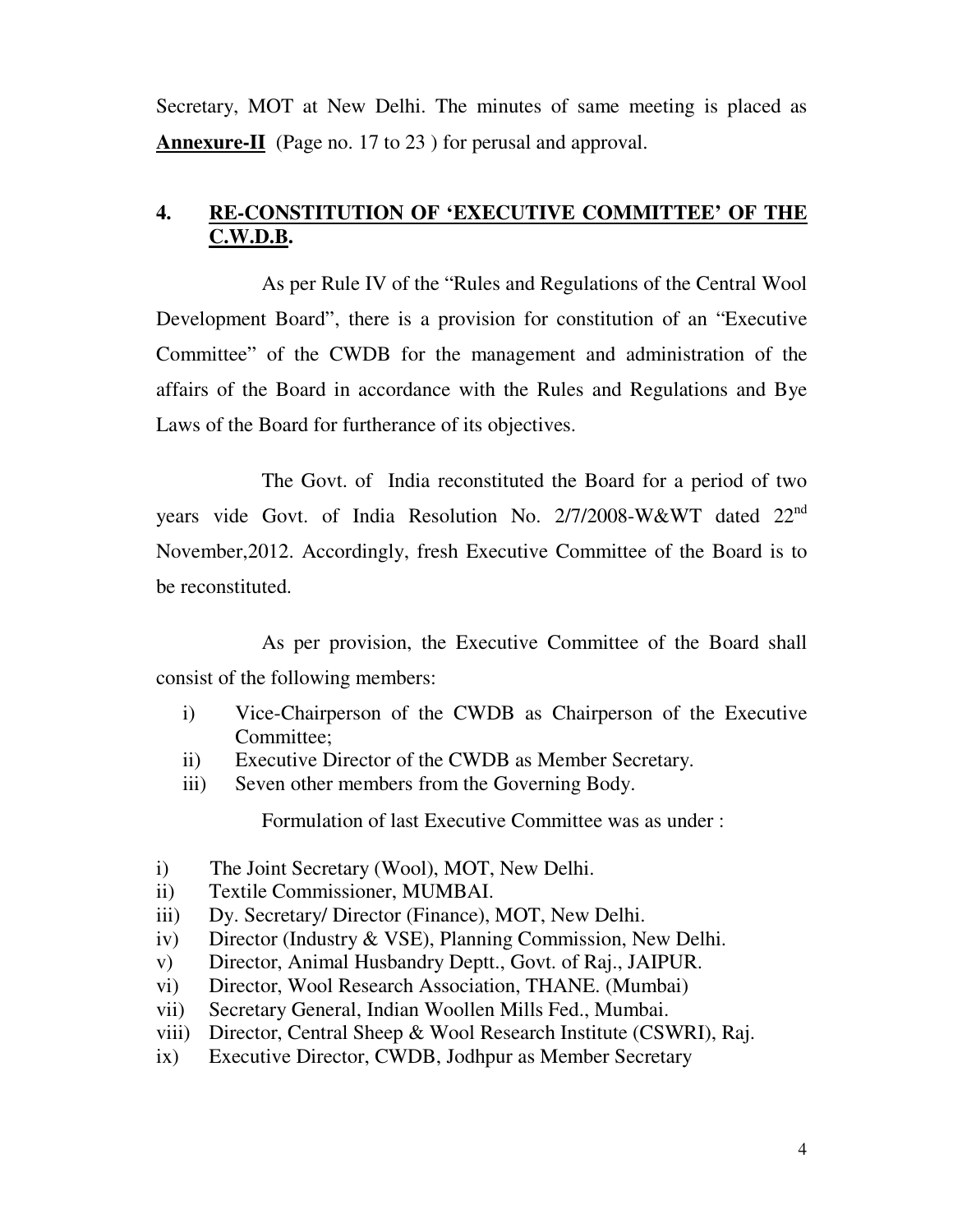As above, the matter is placed before the Governing Body for reconstitution of Executive Committee of the Board.

## **5. TO NOTE SUMMARY OF E.F.C. MEMO FOR DEVELOPMENT OF 'WOOL SECTOR' DURING 12TH PLAN WITH FINANCIAL OUTLAY OF RS. 96 CRORE.**

 Under Wool Sector, it is proposed to continue on-going schemes of CWDB from  $11<sup>th</sup>$  to  $12<sup>th</sup>$  Plan with necessary modification keeping in view necessary financial enhancement and price escalation under different components. Under modified schemes, some new components/ activities have been included with necessary amendment and merging of some existing activities as per requirements & field experience. These modifications were made under 'Integrated Wool Improvement & Development Programme' (IWIDP), specially under Pashmina Wool Development Programme for implementation in Ladakh area of J. & K. State with approach of Special Package during  $12<sup>th</sup>$  Five Year Plan. The CWDB is the nodal agency under Ministry of Textiles to implement these modified schemes/ programmes for improvement of quality and quantity of indigenous wool and to provide support to the entire chain from shepherds to the end users of wool.

 The MOT has allocated total financial outlay of Rs. 96.00 Crore to continue on-going schemes of CWDB under Wool Sector with necessary modification/addition from  $11<sup>th</sup>$  to  $12<sup>th</sup>$  Plan and drafted detail EFC Memo, scheme-wise as under :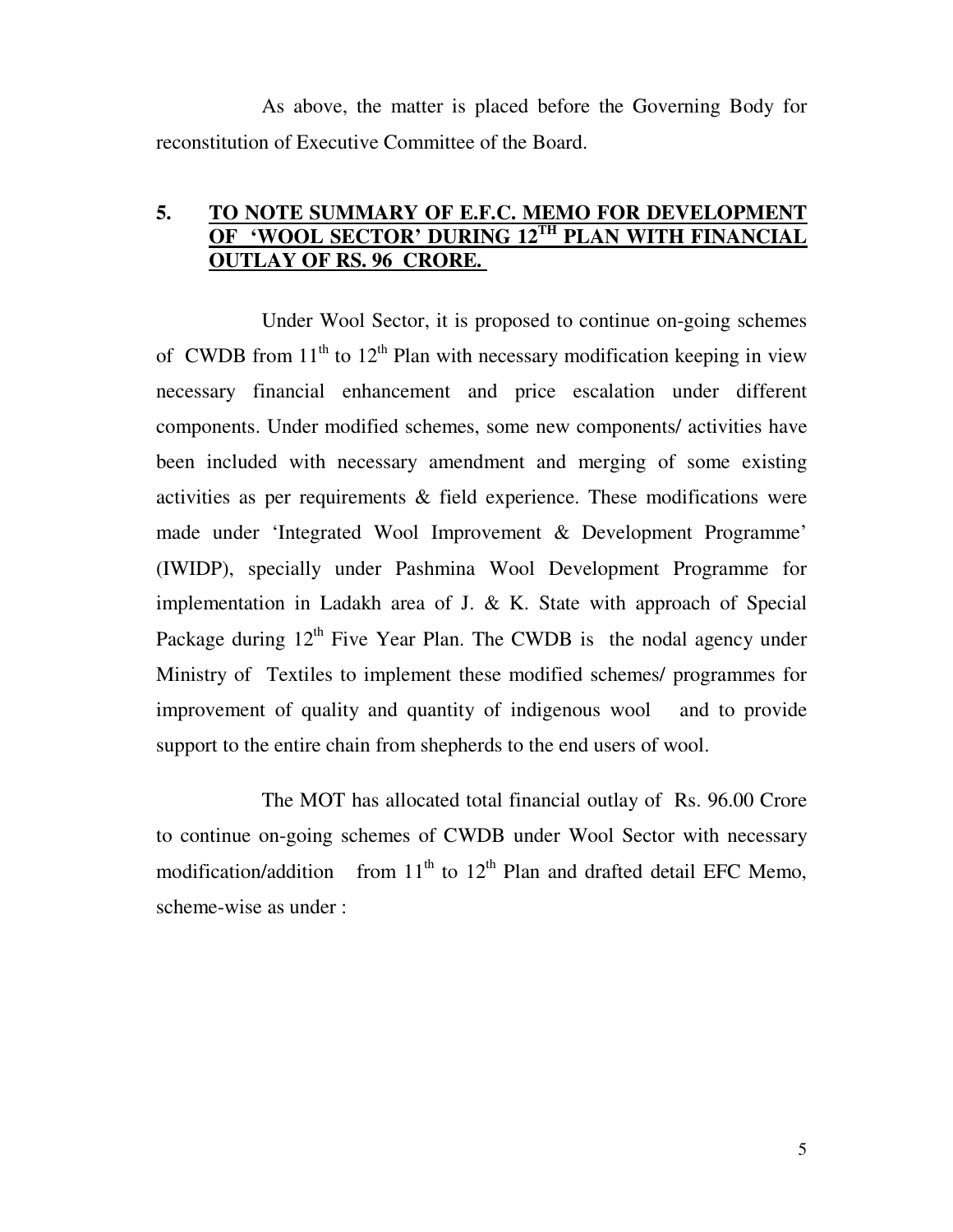## **Scheme-wise distribution of 12th Five Year Plan outlay and year-wise phasing thereof under Wool & Woollen Sector, MOT**

|              |                               |                                          |             |             |         |         | (Rs. in lakh) |       |
|--------------|-------------------------------|------------------------------------------|-------------|-------------|---------|---------|---------------|-------|
| SN           | Name of scheme                | Physical units                           | 2012-<br>13 | 2013-<br>14 | 2014-15 | 2015-16 | 2016-<br>17   | Total |
| $\mathbf I$  |                               | <b>Integrated Wool Improvement &amp;</b> |             |             |         |         |               |       |
|              | <b>Development Programme</b>  |                                          |             |             |         |         |               |       |
|              | (IWIDP)                       |                                          |             |             |         |         |               |       |
| A            | Sheep & Wool                  | 28 lakh sheep, 10                        | 830         | 691         | 888     | 411     | 280           | 3100  |
|              | Improvement                   | <b>Breeding Farms</b>                    |             |             |         |         |               |       |
|              | <b>Scheme (SWIS)</b>          |                                          |             |             |         |         |               |       |
| B            | <b>Pashmina Wool</b>          | 2.00 lakh Pashmina                       | 84          | 947         | 1200    | 1147    | 743           | 4121  |
|              | <b>Development</b>            | goats & 800 families                     |             |             |         |         |               |       |
|              | <b>Scheme</b>                 | of Ladakh region                         |             |             |         |         |               |       |
| $\mathsf{C}$ | <b>Angora Wool</b>            | 2200 Angora                              | 16          | 74          | 54      | 74      | 31            | 249   |
|              | <b>Development</b>            | Rabbits & 100                            |             |             |         |         |               |       |
|              | <b>Scheme</b>                 | families                                 |             |             |         |         |               |       |
| D            | Human                         | 1,200 trainees, 36                       | 270         | 352         | 468     | 312     | 228           | 1630  |
|              | <b>Resource</b>               | Expos, 4 R&D                             |             |             |         |         |               |       |
|              | Development &                 | Projects, 5 Seminars,                    |             |             |         |         |               |       |
|              | <b>Promotional</b>            | Support to WRA for                       |             |             |         |         |               |       |
|              | activities                    | Centre of                                |             |             |         |         |               |       |
|              |                               | Excellence, WTC,                         |             |             |         |         |               |       |
|              |                               | WDTC, publishing                         |             |             |         |         |               |       |
|              |                               | Wool-ways                                |             |             |         |         |               |       |
|              |                               | magazine etc.                            |             |             |         |         |               |       |
|              |                               | Total I (IWIDP) $(A+B+C+D)$              | 1200        | 2065        | 2610    | 1944    | 1281          | 9100  |
| $\mathbf{I}$ | <b>Quality</b>                | <b>6 Common Facilities</b>               | 100         | 50          | 50      | 50      | 50            | 300   |
|              | <b>Processing of</b>          | Centres for wool                         |             |             |         |         |               |       |
|              | <b>Wool Scheme</b>            | processing facilities                    |             |             |         |         |               |       |
|              |                               | @ Rs. 50 lakh each                       |             |             |         |         |               |       |
|              |                               | <b>CFC</b>                               |             |             |         |         |               |       |
|              |                               | <b>Total II</b>                          | 100         | 50          | 50      | 50      | 50            | 300   |
| Ш            | <b>Social Security Scheme</b> |                                          |             |             |         |         |               |       |
| A            | Sheep Insurance               | 1.25 lakh sheep to                       |             | 25          | 25      | 25      | 25            | 100   |
|              | Scheme                        | be insured for 3                         |             |             |         |         |               |       |
|              |                               | years coverage                           |             |             |         |         |               |       |
| $\bf{B}$     | <b>Sheep Breeders</b>         | Insurance of 22,500                      |             | 25          | 25      | 25      | 25            | 100   |
|              | <b>Insurance Scheme</b>       | Sheep breeders for 3                     |             |             |         |         |               |       |
|              |                               | years                                    |             |             |         |         |               |       |
|              |                               | Total III $(A+B)$                        |             | 50          | 50      | 50      | 50            | 200   |
|              |                               | GRAND TOTAL $(I + II + III)$             | 1300        | 2165        | 2710    | 2044    | 1381          | 9600  |
|              |                               |                                          |             |             |         |         |               |       |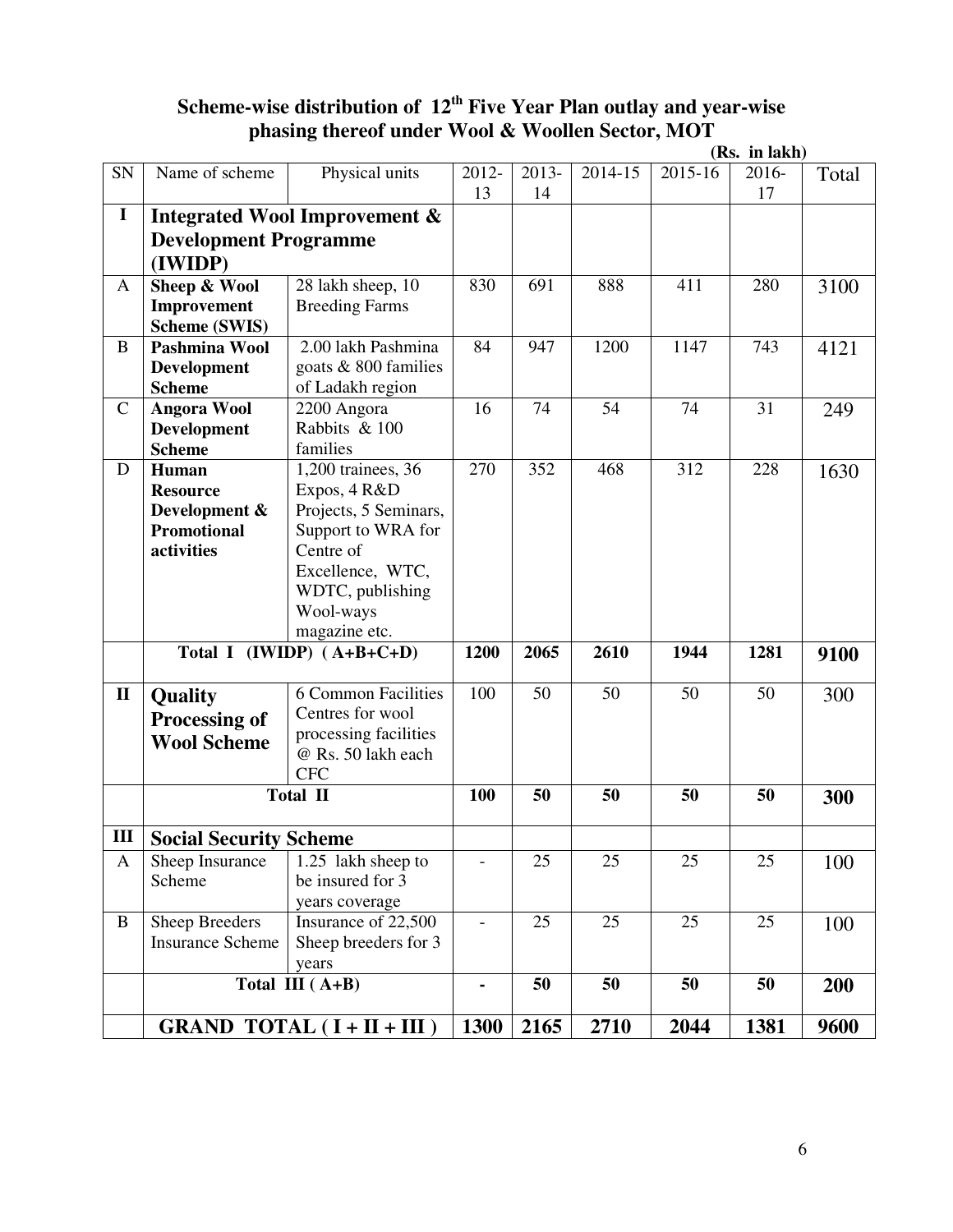Summary of EFC Memo under Wool Sector indicating brief of proposed schemes alongwith their components, physical and financial targets for  $12<sup>th</sup>$  Plan is enclosed as **Annexure-III** for perusal. (Page No. 24 to 28).

### **6. DISCUSSION & APPROVAL OF B.E. & R.E. OF ANNUAL PLAN 2012-13 & PROGRESS MADE BY THE BOARD DURING CURRENT FINANCIAL YEAR UPTO DECEMBER, 2012.**

 Under Wool Sector, it is proposed to continue on-going schemes from  $11<sup>th</sup>$  to  $12<sup>th</sup>$  Plan with necessary modification keeping in view their increased cost and other price escalation etc. and inclusion of some new activities with necessary modification as per necessary requirements & field experiences. These modifications were made under 'Integrated Wool Improvement & Development Programme' (IWIDP), specially under Pashmina Wool Development Programme for implementation in Ladakh area of J. & K. State with a approach of Special Package during  $12<sup>th</sup>$  Five Year Plan. For  $12<sup>th</sup>$  Plan period, the MOT has allocated total financial outlay of Rs. 96 crore for development of Wool Sector. The Central Wool Development Board is nodal agency under Ministry of Textiles to implement various schemes/ programmes for development of Wool Sector.

For the  $12<sup>th</sup>$  Five Year Plan, following modified schemes are proposed with total financial outlay of Rs. 96 Crore :

- 1. Integrated Wool Improvement and Development Programme (IWIDP)
	- A) Sheep and Wool Improvement Scheme (SWIS)
	- B) Pashmina Wool Development Scheme
	- C) Angora Wool Development Scheme
	- D) Human Resource Development & Promotional activities
- 2. CFC under Quality Processing of Wool scheme: (Setting up of Common Facility Centres for different wool processing activities)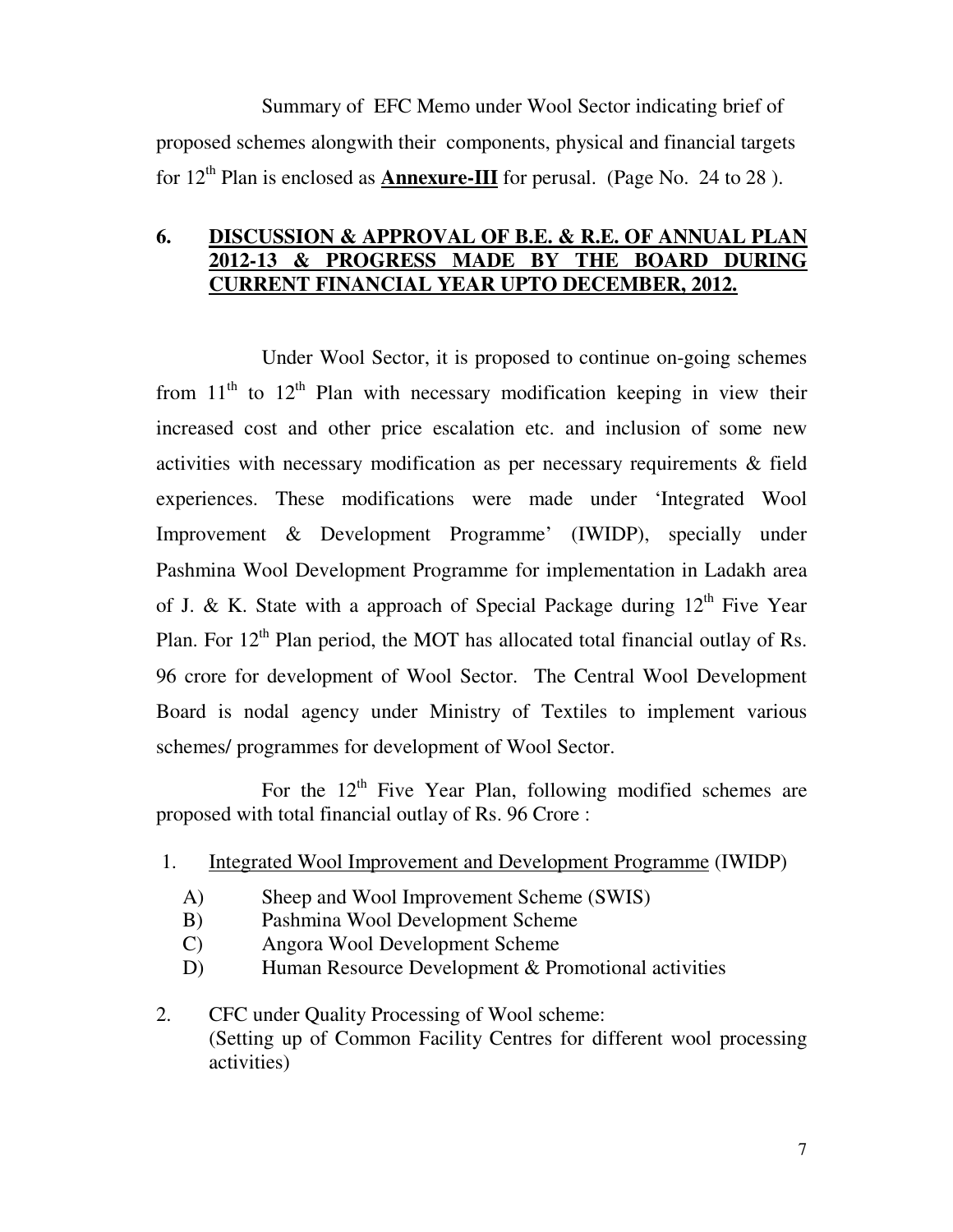- 3. Social Security Scheme for sheep breeders :
	- A) Sheep Breeders Insurance Scheme
	- B) Sheep Insurance Scheme

 For current financial year, the CWDB has made provision to continue its ongoing  $11<sup>th</sup>$  Plan schemes in first year of  $12<sup>th</sup>$  Plan i.e. 2012-13 on same approved physical and financial parameters with total financial outlay of Rs. 13 Crore. Against this outlay, the MOT has released Rs. 9 Crore and the Board has also utilized Rs. 9 Crore upto December,2012 under its different schemes for development of wool sector. On the Non-Plan side, the Board has utilized Rs. 1.13 Crore out of total outlay of Rs. 1.50 Crore for establishment and other administrative expenditure upto December,2012 during Financial Year 2012-13.

 Detail of Budget Estimate (B.E.) & Revised Estimates ( R.E.) and Achievements made by Board under implementation of Annual Plan 2012-13 upto December,2012 is as under :

**(Rs. in Crore)**

|                |                                                                                                     |                                                           | <b>Budget Estimates</b>      |           | <b>Revised Estimates</b>     |           | <b>Achievements</b>         |           |
|----------------|-----------------------------------------------------------------------------------------------------|-----------------------------------------------------------|------------------------------|-----------|------------------------------|-----------|-----------------------------|-----------|
|                |                                                                                                     |                                                           | (B.E.)                       |           | (R, E, )                     |           | (upto December, 2012)       |           |
| S <sub>N</sub> | Name of Scheme                                                                                      | Unit                                                      | <b>Physical</b>              | Financial | <b>Physical</b>              | Financial | <b>Physical</b>             | Financial |
| $\mathbf I$    | <b>Integrated Wool Improvement &amp;</b><br><b>Development Programme (IWIDP)</b>                    |                                                           |                              |           |                              |           |                             |           |
| $\mathbf{A}$   | Sheep & Wool<br>Improvement<br>Scheme (SWIS)                                                        | No. of sheep                                              | 12 lakh<br>sheep             | 7.50      | 12 lakh<br>sheep             | 8.30      | 10 lakh<br>sheep            | 6.89      |
| $\bf{B}$       | <b>Angora Wool</b><br><b>Development</b><br><b>Scheme</b>                                           | No. of<br>families                                        | 60<br>families               | 0.50      | 60<br>families               | 0.16      | $\mathbf{0}$                | 0.04      |
| $\mathbf C$    | Pashmina Wool<br>Development<br><b>Scheme</b>                                                       | No. of<br>families                                        | 800<br>families              | 0.50      | 800<br>families              | 0.84      | 800<br>families             | 0.82      |
| $\bf{D}$       | <b>Human Resource</b><br>Development &<br><b>Promotional</b><br><b>Activities</b>                   | Promotional<br>Activities,<br><b>Woollen</b><br>Expo, HRD | 200<br>Trainees.<br>15 Expos | 3.00      | 200<br>Trainees,<br>18 Expos | 2.70      | 90<br>Trainees.<br>13 Expos | 0.68      |
|                | Total $(A + D)$                                                                                     |                                                           |                              | 11.50     |                              | 12.00     |                             | 8.43      |
| $\mathbf{I}$   | <b>Quality Processing of Wool</b>                                                                   |                                                           |                              |           |                              |           |                             |           |
| $\mathbf{A}$   | <b>CFC</b> for Integrated<br><b>Wool Processing for</b><br><b>Pre-loom processing</b><br>activities | Common<br><b>Facility</b><br><b>Centres</b><br>(CFC)      | 2 CFCs                       | 1.00      | 2 CFCs                       | 1.00      | 2 CFCs                      | 0.59      |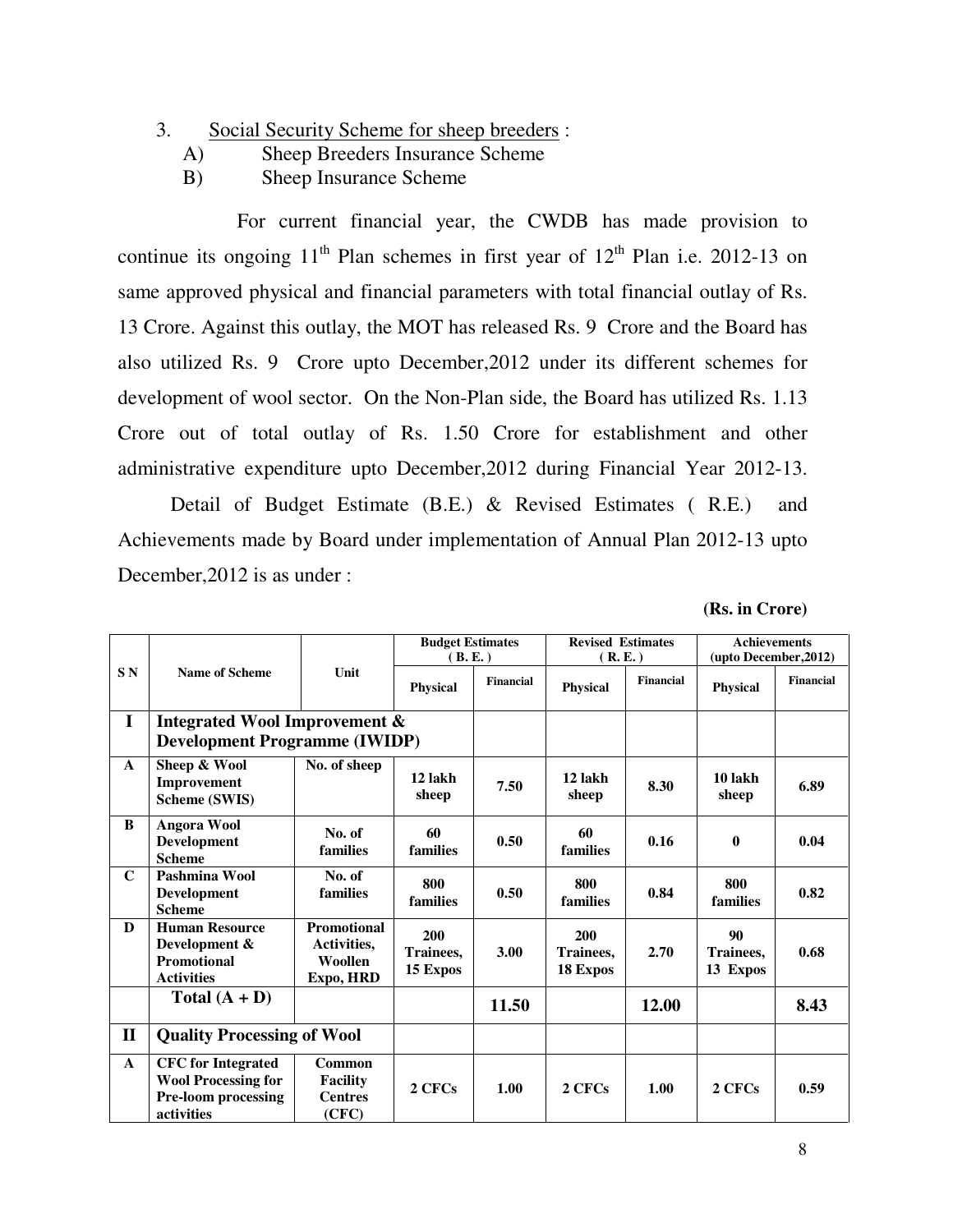| Ш | <b>Social Security Scheme</b>                    |                                 |                     |       |        |       |       |      |
|---|--------------------------------------------------|---------------------------------|---------------------|-------|--------|-------|-------|------|
| A | <b>Sheep Breeders</b><br><b>Insurance Scheme</b> | No. of sheep<br><b>breeders</b> | 15,000<br>shepherds | 0.25  | 10,000 | 0     | 9,310 |      |
| B | <b>Sheep Insurance</b><br><b>Scheme</b>          | No. of sheep                    | One lakh<br>sheep   | 0.25  |        |       |       |      |
|   | <b>Grand Total</b>                               |                                 |                     | 13.00 |        | 13.00 |       | 9.02 |
|   |                                                  |                                 |                     |       |        |       |       |      |

 Detail of physical and financial targets and achievement made by the Board under implementation of Annual Plan 2012-13 upto Dec.,2012 is enclosed at **Annexure IV** for discussion and approval. (Page no. 29 to 33).

## **7. DISCUSSION AND APPROVAL FOR ESTABILISHMENT OF A 'CARPET WEAVING TRAINING CENTRE' AT JAIPUR**

Rajasthan is a major producer of domestic raw wool and woollen products specially carpets. Major carpet yarn production center in India is Bikaner. Jaipur and its near by area is the biggest carpet manufacturing and exporting center of Rajasthan and has nearly 20% market share in total Indian carpet export. Jaipur carpet industry is providing employment to nearly one lakh people mostly belonging to economically weaker section of society. In carpet manufacturing more than 60% of cost of carpet is paid as wages which is very rare in other industries. The wages directly goes to labours and is the main source of income.

 Carpet manufactured in Jaipur are well known internationally for their ethenic designs and Jaipur has the highest no. of foreign tourist inflow and so there is a potenial for its further growth in carpet manufacturing. In recent years carpet export have also increased but there is serious shortage of skilled labours. Jaipur carpet industry is badly suffering from the unavailability of carpet manufacturing labours and not able to fulfill the orders. Therefore estabilishing a Carpet Weaving Training Centre at Jaipur will be very helpful for the woollen industry in providing skilled labourers and will be a source of livlihood to trained personnel especially in rural area. Necessary Looms and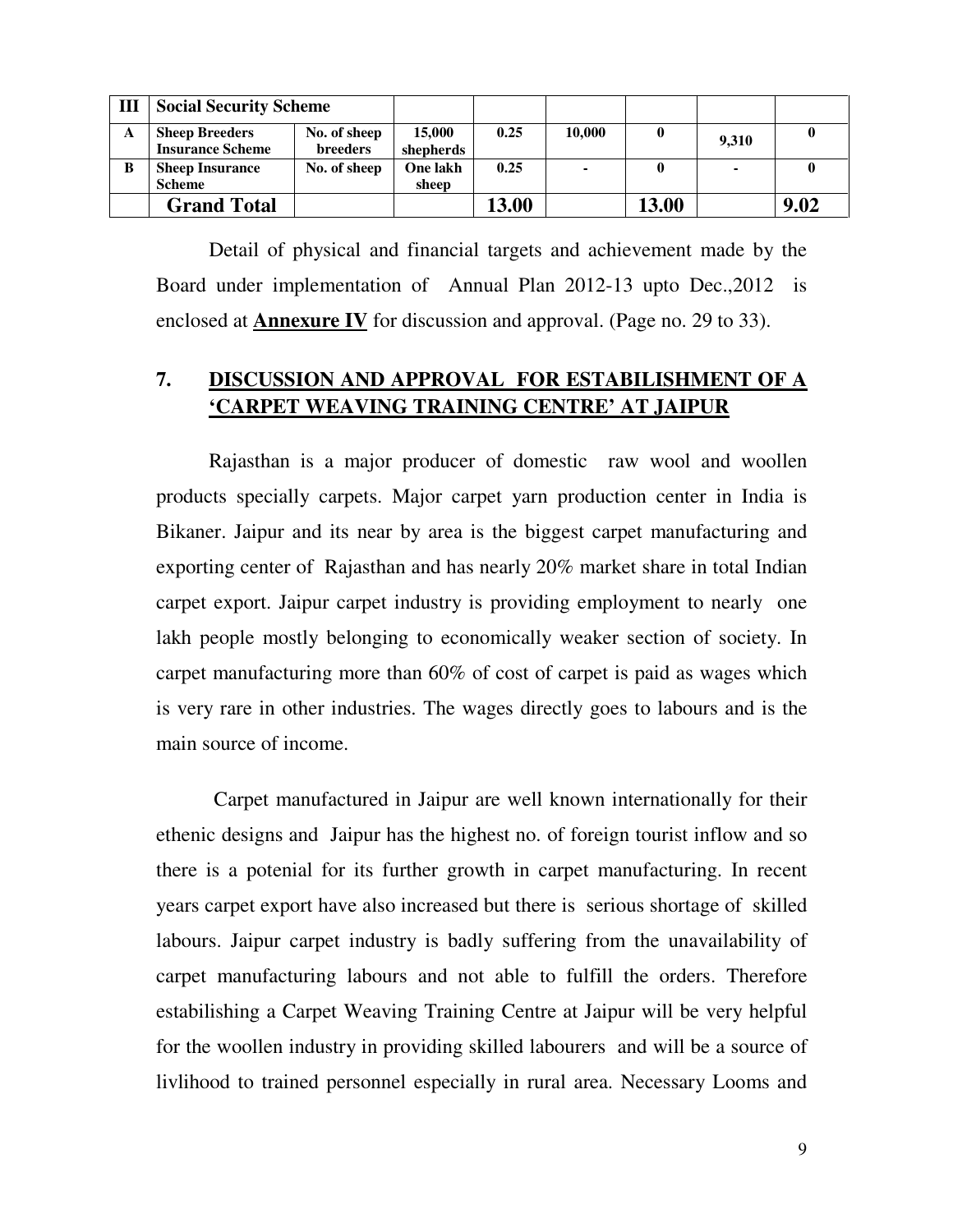other equipments will be procured in association with Indian Institute of Carpet Technology, (IICT) Bhadoi.

The Board has already made provision for establishment of such Training Centre for carpet manufacturing under EFC Memo of Wool Sector for  $12<sup>th</sup>$  Five Year Plan.

As above, the same is placed before the Governing Body for establishment of above Training Centre at Jaipur under 'Human Resource Development & Promotion Activities' scheme of CWDB for  $12<sup>th</sup>$  Plan.

**\*\*\*\*\***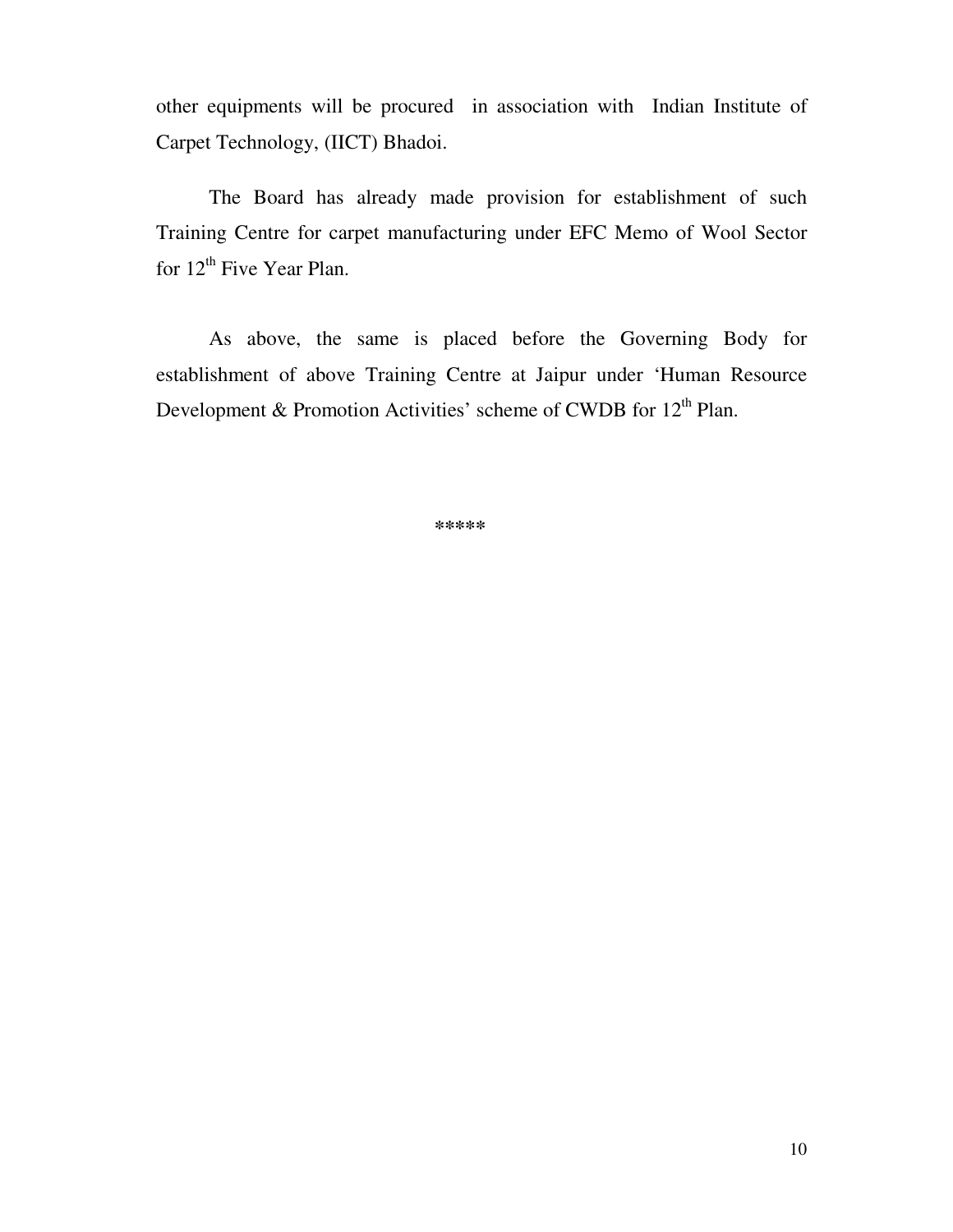## **ANNEXURE-I**

## Minutes of the 30<sup>th</sup> Governing Body Meeting of the Central Wool Development Board held on 21st May, 2012 at Jodhpur.

The 30<sup>th</sup> meeting of the Governing Body of the Central Wool Development Board held on 21<sup>st</sup> May, 2012 at Jodhpur, was presided over by Mrs. Sunaina Tomar, Joint Secretary, Ministry of Textiles & Chairperson, CWDB. A list of the participants is enclosed as Annexure- I-A

Shri K. K. Goyal, Executive Director & Member Secretary, CWDB welcomed all the members, introduced the members and took up the agenda items as under :

#### **1. CONFIRMATION OF THE MINUTES OF THE 29TH MEETING OF THE GOVERNING BODY OF THE C.W.D.B. HELD ON 21st APRIL,2011 AT NEW DELHI.**

Since no comments were received from any of the member, minutes of the  $29<sup>th</sup>$ meeting of the Governing Body were confirmed.

 ED/ CWDB also informed that the Board displays Agenda Items and Minutes of all Governing Body and Executive Committee Meetings on its website woolboard.nic.in promptly and members can download it and send their comment, if any so that necessary action can be taken accordingly.

#### **2. ACTION TAKEN REPORT ON THE DECISIONS OF THE 29TH MEETING OF THE BOARD.**

 ED/CWDB placed a statement showing Action Taken Report on the decisions of the last Governing Body meeting and following decisions were taken:

**Social Security Scheme :** The Chairperson enquired about the present status of Sheep & Sheep Breeders Insurance Schemes from ED/CWDB and reason for poor participation from Sheep Breeders. She also stated that marketing and publicity of the scheme is the responsibility of the concerned Insurance Agency and if it is not fulfilling its duties another Insurance Agencies shall be selected through Open Tendering. She also directed ED/ CWDB to form a cell or to depute a separate staff (in the CWDB) for regular monitoring of progress on weekly and monthly basis. The concerned CWDB staff shall coordinate with the State Governments Animal Husbandry Departments, Insurance Agencies and Sheep Breeders so that more and more sheep breeders can be involved and benefitted with scheme.

**Monitoring the progress of projects** : ED/ CWDB stated that most of the SWIS projects are implemented in association with State Animal husbandry Departments or their Boards/ Federations but most of these projects could not progress well and complete on time. State representatives from J&K, HP and Rajasthan stated that the delay in procurement of medicines and availability of good quality breedable Ram (within the financial provision made under the scheme) are major bottleneck in the implementation of SWIS. Under SWIS there is a financial provision of Rs. 4000/- for Good Quality Breedable Ram but these are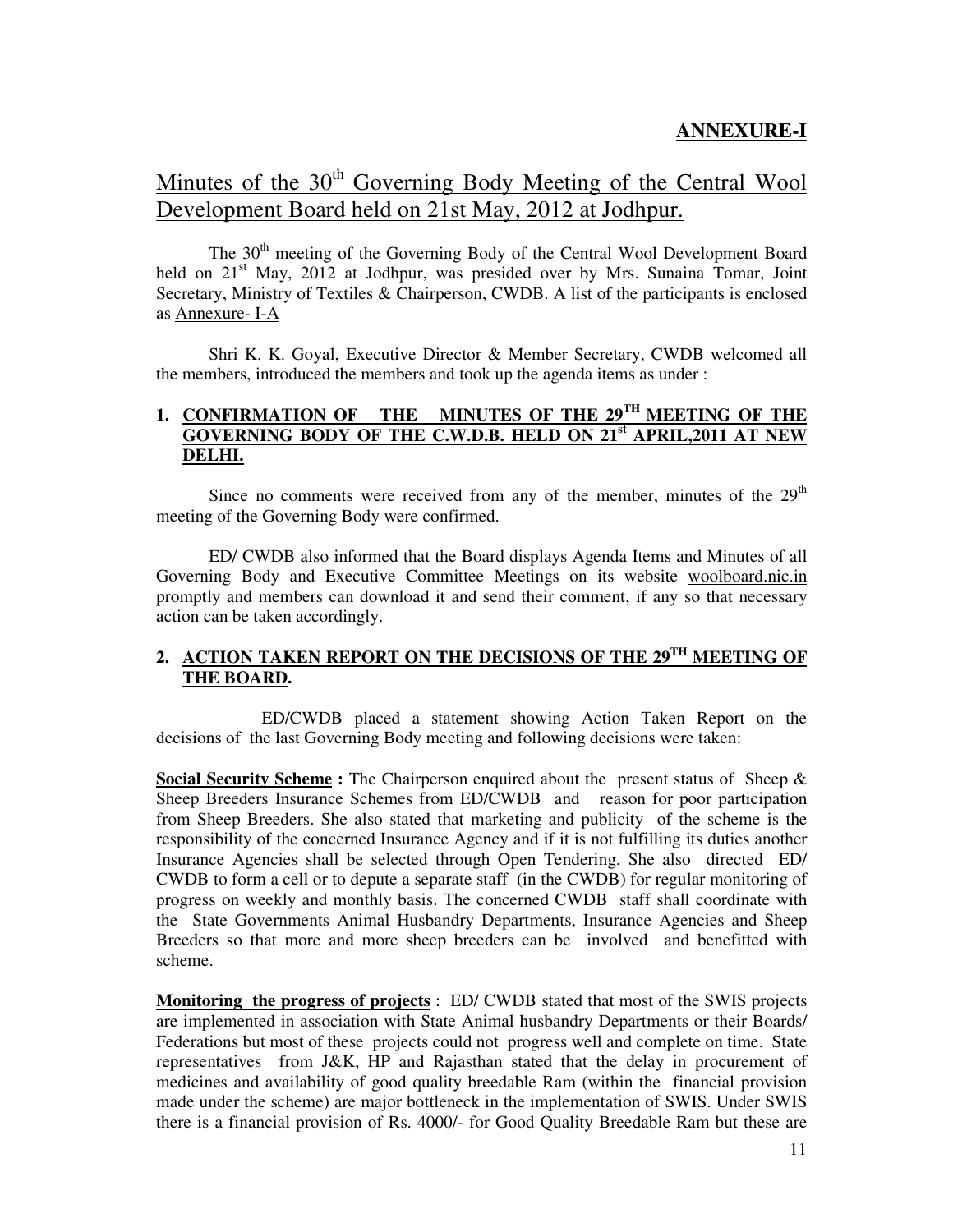not available within this amount where as Other schemes of Central Govt. such as RKBY ( Rashtriya Krishi Vikash Yojana ) has provision of Rs. 7500/- for this components.

Dr. A. Batobayal, Joint Commissioner, Deptt. of Animal Husbandry, Ministry of Agriculture suggested to popularise Artificial Insemination in sheep breeding by conducting massive publicity compaign amongst Sheep Breeders.. He suggested that the Board may provide details of projects sanctioned by CWDB and implemented by different State Animal Husbandry Deptt./ Organizations to his office also so that same can be monitored and taken up with Animal Husbandry Department of concerned State Government and duplicity if any may be avoided.

 The Director, Central Sheep & Wool Research Institute (a unit of ICAR) informed that now wool production and sheep husbandry scenario has changed perceptibly and farmer's main focus in sheep rearing is mutton. Globally Sheep population has decreased substantially in last 2 decades but it is increasing in India in spite of nearly 30-35 % of total sheep slaughtered annually . Now, shepherds get about 75% from sale of mutton, 10% from manure, 10 to 15 % from wool and Wool is just a by product . Wool growers spends about 30% of total wool earning in shearing and machine shearing if popularized will reduce this cost and will also improve the wool fiber length and quality.

 The Chairperson directed ED/ CWDB to reformulate/ modify the existing schemes of CWDB for  $12<sup>th</sup>$  Plan period so that more and more sheep breeders can be benefitted from CWDB Schemes.

**Setting up a Carpet Weaving Training Centre at Jaipur :** It was suggested by the Chairperson, CWDB that training shall be imparted under ISDS scheme only and also directed ED/ CWDB to undertake a survey for exploring possibility to impart training in Namda Designing in Tonk and nearby area with the help of Cenral Sheep & Wool Research Institute, Avikanagar (Tonk).

#### **3. TO NOTE DECISIONS OF THE 38th & 39th MEETINGS OF THE EXECUTIVE COMMITTEE OF THE CWDB**.

The Governing Body approved the decisions of  $38<sup>th</sup>$  and  $39<sup>th</sup>$  meetings of the Executive Committee of the CWDB held on  $16<sup>th</sup>$  August, 2011 and  $7<sup>th</sup>$  Feb., 2012, respectively.

#### **4. TO APPRISE PHYSICAL AND FINANCIAL ACHIEVEMENTS UNDER IMPLEMENTATION OF ANNUAL PLAN 2011-12 AND APPROVE ANNUAL REPORT AND AUDITED ACCOUNTS OF THE BOARD FOR THE YEAR 2011-12.**

 ED/CWDB stated that Ministry of Textiles approved total financial outlay of Rs. 13.50 Crore ( including Rs. 1.00 Crore exclusively for NE region) to the CWDB for FY 2011-12 to implement its various Plan Schemes. He also stated that there is very little sheep population in North East Region and there is no wool processing activity, so there is very little scope for implementation of CWDB Schemes in this region. Accordingly, out of target of Rs. 1.00 Crore for NE Region, only Rs. 0.42 Crore could be utilized and so there was a saving of Rs 0.58 Crore and thus out of Rs. 13.50 Crs. Allocated to Board, Rs. 0.58 Crs could not be utilized.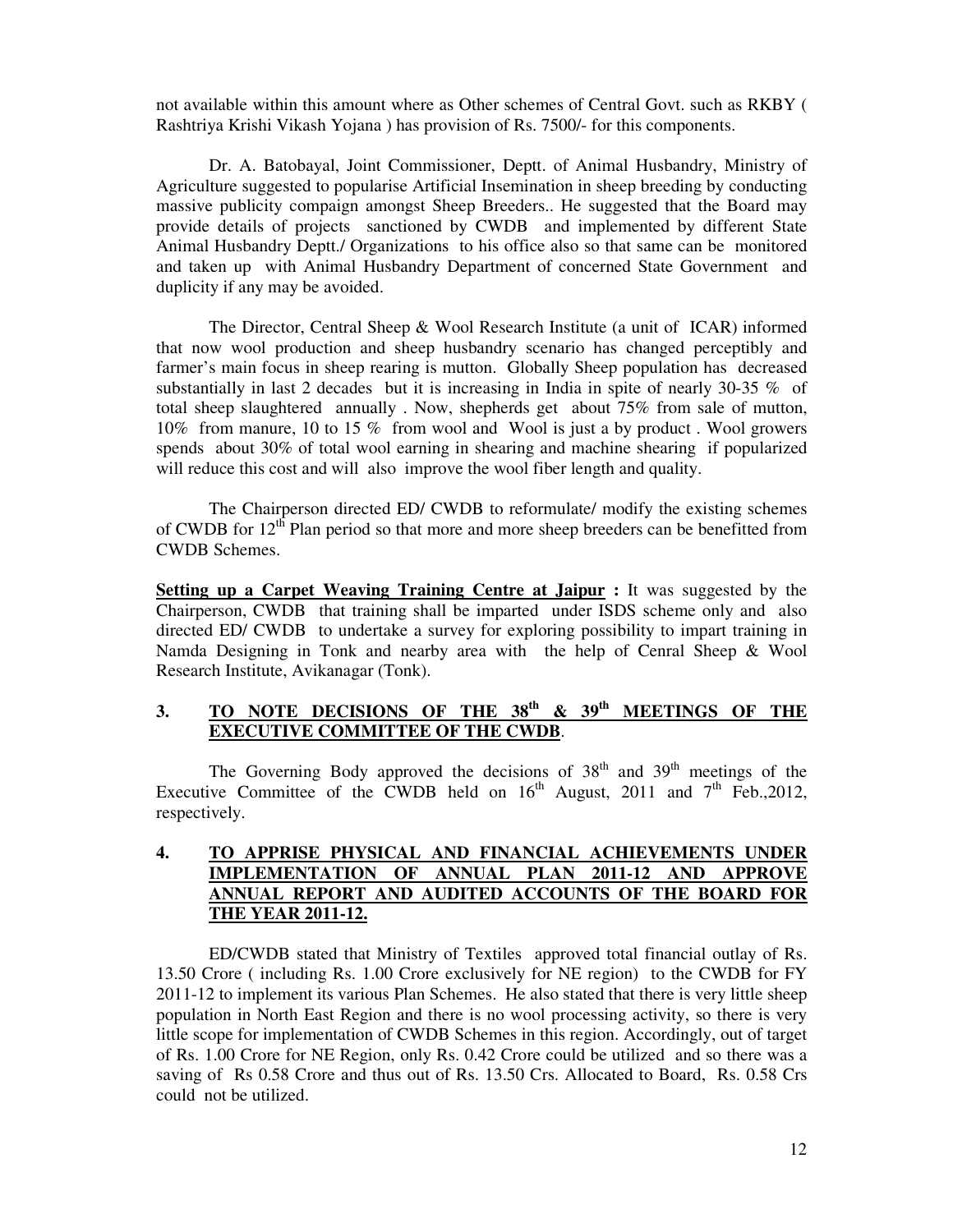The Chairperson, CWDB directed ED, CWDB to explore possibility of implementation of Board's schemes in NE Region by holding more Seminars & Workshops so that viable and suitable proposals are submitted to Board.

ED/CWDB also placed a statement showing physical and financial targets and achievements made during Annual Plan 2011-12 and the progress report of all projects sanctioned during 2011-12. ED/ CWDB also placed the details of Annual Report and Audited Accounts of the CWDB for 2011-12 before the Governing Body for discussion and approval.

After detailed discussion, the Governing Body approved the achievements made by the Board during Annual Plan 2011-12 along with Annual Report and Audited Accounts of the CWDB.

#### **5. DISCUSSION ON REPORT OF ACCOUNTANT GENERAL (AUDIT) OF THE CWDB FOR THE YEAR 2008-09 & ITS COMPLIANCE REPORT.**

 The Governing Body noted the report of Accountant General (Audits), Rajasthan for the year 2008-09 along with its compliance report submitted by the Board. The Chairperson directed ED/ CWDB to take up the issue with AG ( audit) Rajasthan for their early closure.

#### **6. DISCUSSION AND APPROVAL TO OPEN A REGIONAL OFFICE-CUM-WOOL TESTING LABORATORY AT LUDHIANA**

 ED/ CWDB stated that Ludhiana is a leading industrial town of Punjab and is an important center of Woollen Textiles and allied industry as it has units of spinning, dyeing, weaving, finishing and hosiery. To promote linkages with other support Organizations/ Associations, Govt. Departments/ Technical Institutions, to increase export of woollen products and to address the issues related to woollen industries, the Board propose to open its regional office at Ludhiana along with a wool testing laboratory to provide testing facility at the subsidized rates.

 ED/ CWDB stated that to run this Office & Wool Testing Laboratory, the Board will require two technical personnel, which may be hired on contract basis from passing out batch of B.Tech. from IICT, Bhadohi looking into their profile and interview by a committee of ED/ CWDB, Director/ WRA and Director/ IICT on same terms and Conditions on which Personnel have been hired in the past. Building will be hired and required testing equipments will be procured in consultation with WRA, Thane and IICT Bhadohi

The Chairperson, CWDB directed ED, CWDB to upgrade existing Wool Testing Laborator at Bikaner also by getting it accredited internationally and shall finalize the list of required latest equipments early. She also directed that technical personnel to be hired for Ludhiana Centre shall be well qualified in the field of worsted sector and international wool trade and for it separate approval shall be obtained from her before hiring is processed.

After detailed discussion the Governing Body approved the setting up of Regional office cum Wool Testing Laboratory of the CWDB at Ludhiana along with hiring of two technical personnel by a committee of ED/ CWDB, Director/ WRA and Director/ IICT .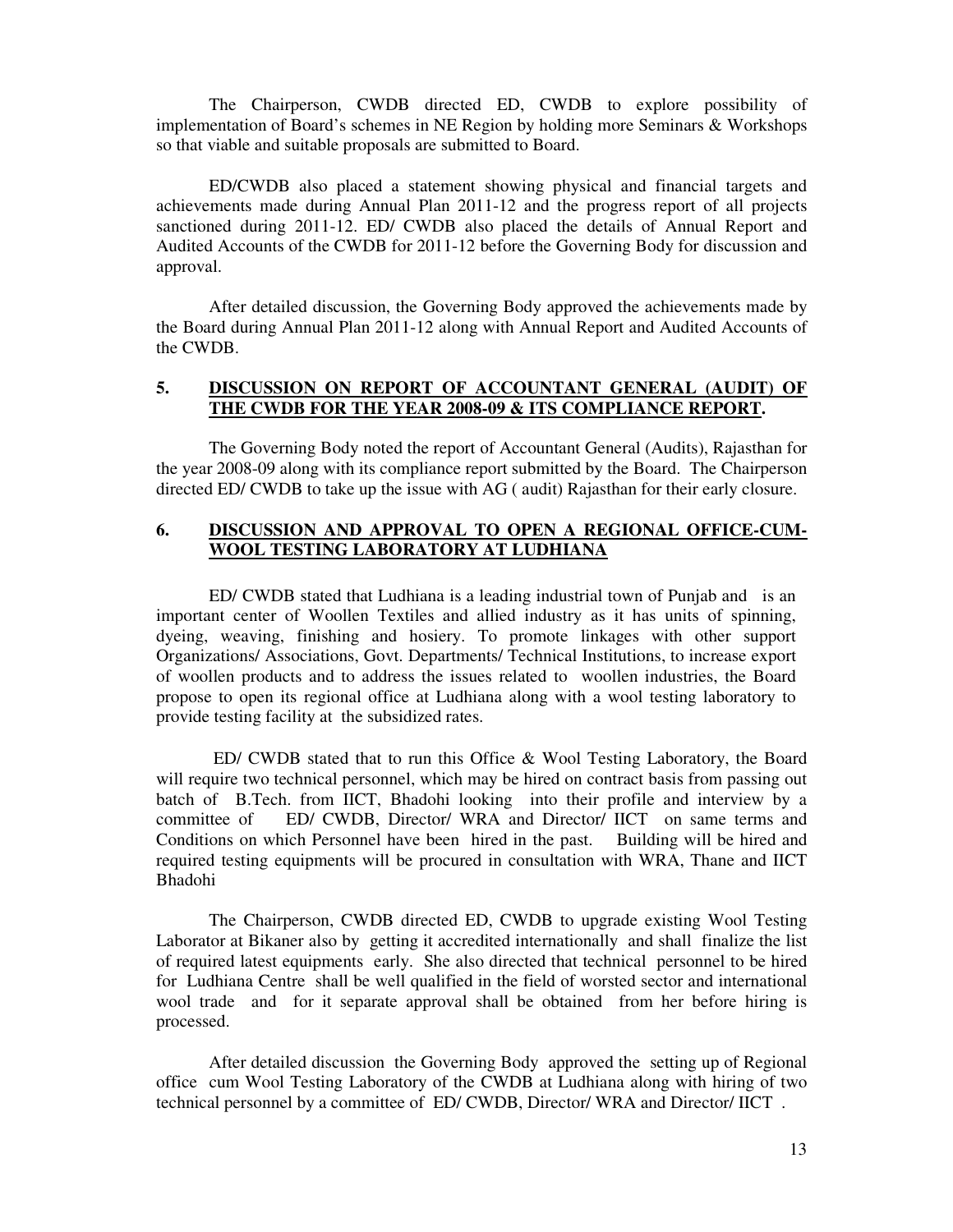#### **7. PROPOSAL FOR STARTING A CARPET WEAVING TRAINING CENTRE AT JAIPUR & A SHAWL WEAVING TRAINING CENTRE AT LEH ( J. & K.)**

#### **A. Carpet Weaving Training Centre at Jaipur :**

 ED/ CWDB stated that Rajasthan is a major producer of domestic raw wool and woollen products specially carpets but presently Jaipur carpet industry is badly suffering from the unavailability of carpet making skilled laboureres and starting a carpet training Centre at Jaipur will be very helpful for the industry.

 Director/ CSWRI suggested that best Quality Namda are producd in Tonk district of Rajasthan but due to shortage of skilled laboureres this profession is also dying.

The Chairperson, CWDB suggested that training programme to provide skilled laboureres both for Carpet and Namda sector shall be imparted under ISDS ( Integrated Skill Development Scheme ) in association with IICT and presently there is no need to start a new Training Centre at Jaipur.

#### **B. Shawl Weaving & Designing Training Centre at Leh (J. & K.):**

 ED/ CWDB stated that India produces the finest Pashmina wool in the world and the best quality comes from the Ladakh region of J.  $\&$  K. State. Presently dehaired Pashmina goes to Kullu, Ludhiana, Srinagar for making Pashmina yarn and thereafter Pashmina shawls but no such activities of shawl weaving is being done in Leh due to unavailability of skilled laboureres or any training Facility. Accordingly, the Board intends to set up a Shawl Weaving and Designing Training Centre at Leh for further value addition to Pashmina wool and to increase employment opportunities, specially to women, during severe winter season by generating skill in weaving and designing in traditional shawls. The approx. expenditure to start this center will be Rs. 12 lakh. Necessary loom and other equipment will be procured in association with IICT Bhadohi.

After detailed discussion the Governing Body approved the setting up of Shawl Weaving & Designing Training Centre at Leh.

#### **8. Discussion and approval for providing Sheep Shearing Machines under Common Facility Centre (CFC) of Quality Processing of Wool scheme.**

 ED/ CWDB stated that India is producing short staple wool and for making quality yarn, higher fibre length is required. It has also been observed that wool growers are paying considerable amount of the cost of wool for sheep shearing. To sustain wool growing and sheep rearing activities in country, there is urgent need to provide support to wool growers for which the Board proposed to provide assistance to interested State Sheep & Wool Development Board/Organizations to procure sheep shearing Machines. These shearing machines will be placed in their existing Extension Centers/ Veterinary Hospitals/ CFCs & Multiple Facility Centers for shearing of sheep with minimum operational charges. These machines will be sanctioned under Quality Processing of Wool Scheme, under which Financial Grant up to Rs. 50 Lakhs is being provided as per approved scheme.

The Chairperson, CWDB suggested that fund shall be sanctioned only to those State Govt.'s which are interested in procuring sheep shearing machines and can ensure its maintenance and are also able to procure its spare parts at later stage.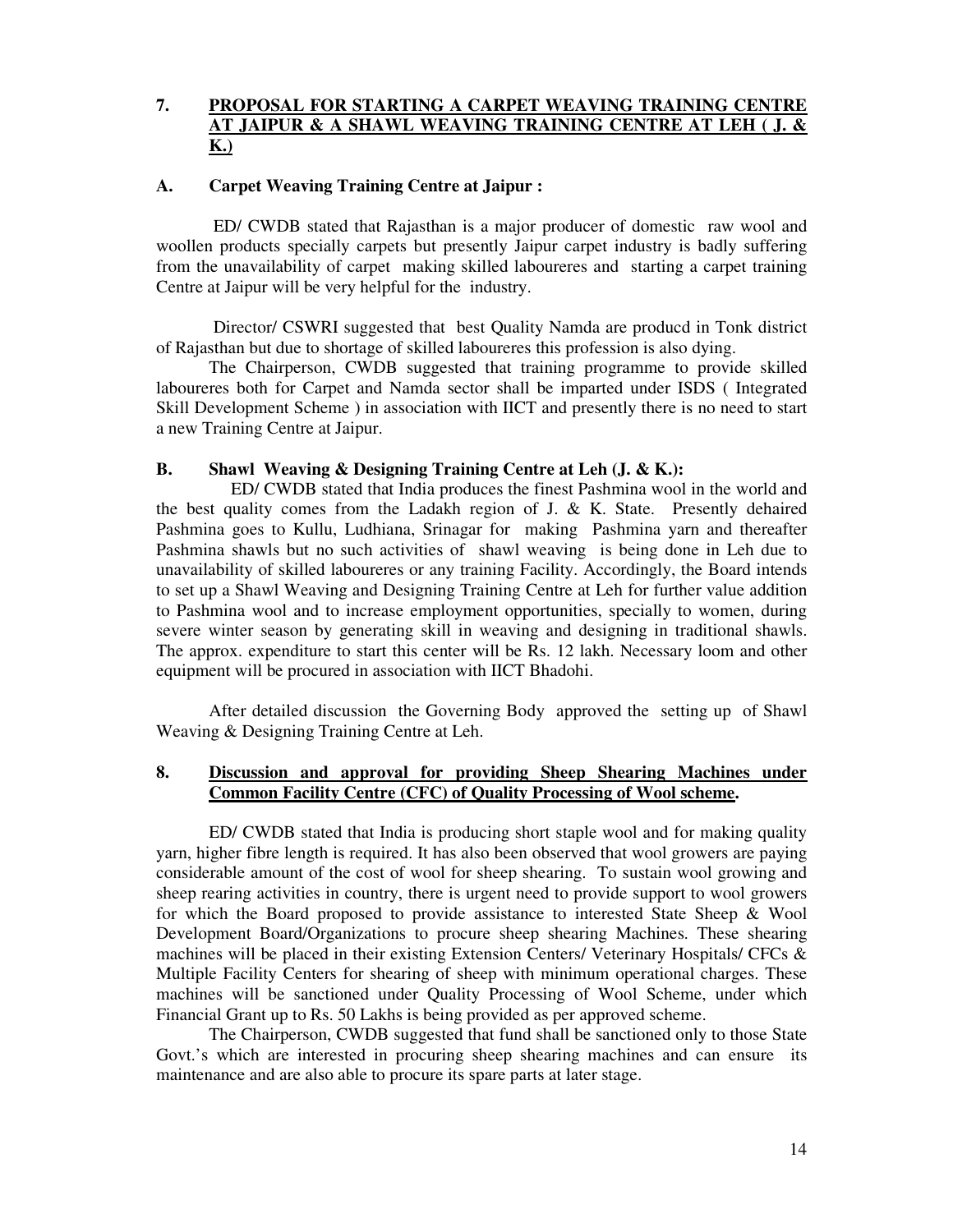After detailed discussion, the Governing Body of CWDB approved procurement of Sheep Shearing Machines to interested State Sheep & Wool Development Departments/ Organizations under Quality processing of Wool Scheme to reduce shearing cost and to get better staple length wool fibre in India.

#### **9. Discussion and approval to conduct Survey of Woollen Industry under HRD & Promotional Activities of Board.**

 ED/ CWDB stated that presently there exist serious information gap in the wool sector. There is no central point in the Government where consolidated statistics and information on wool sector is available.

 He also stated that detailed survey in this regards will be very helpful in planning and implementation of schemes and will be a guide to prepare further plan to develop the wool sector and to increase the export. He proposed to conduct this survey work with the help of Indian Institute of Carpet Technology, Bhadohi an educational institution under Ministry of Textiles on actual cost basis under HRD and Promotional Activities of the Board.

After detailed discussion, the Governing Body unanimously approved the survey of Woollen industry in association with IICT/ Bhadohi under reimbursement of actual expenditure basis but before that Chairperson directed ED/ CWDB that before going ahead Questionnaires ( Parameters which will be covered under survey ) shall got be approved from her.

The meeting ended with a vote of thanks to the Chairperson.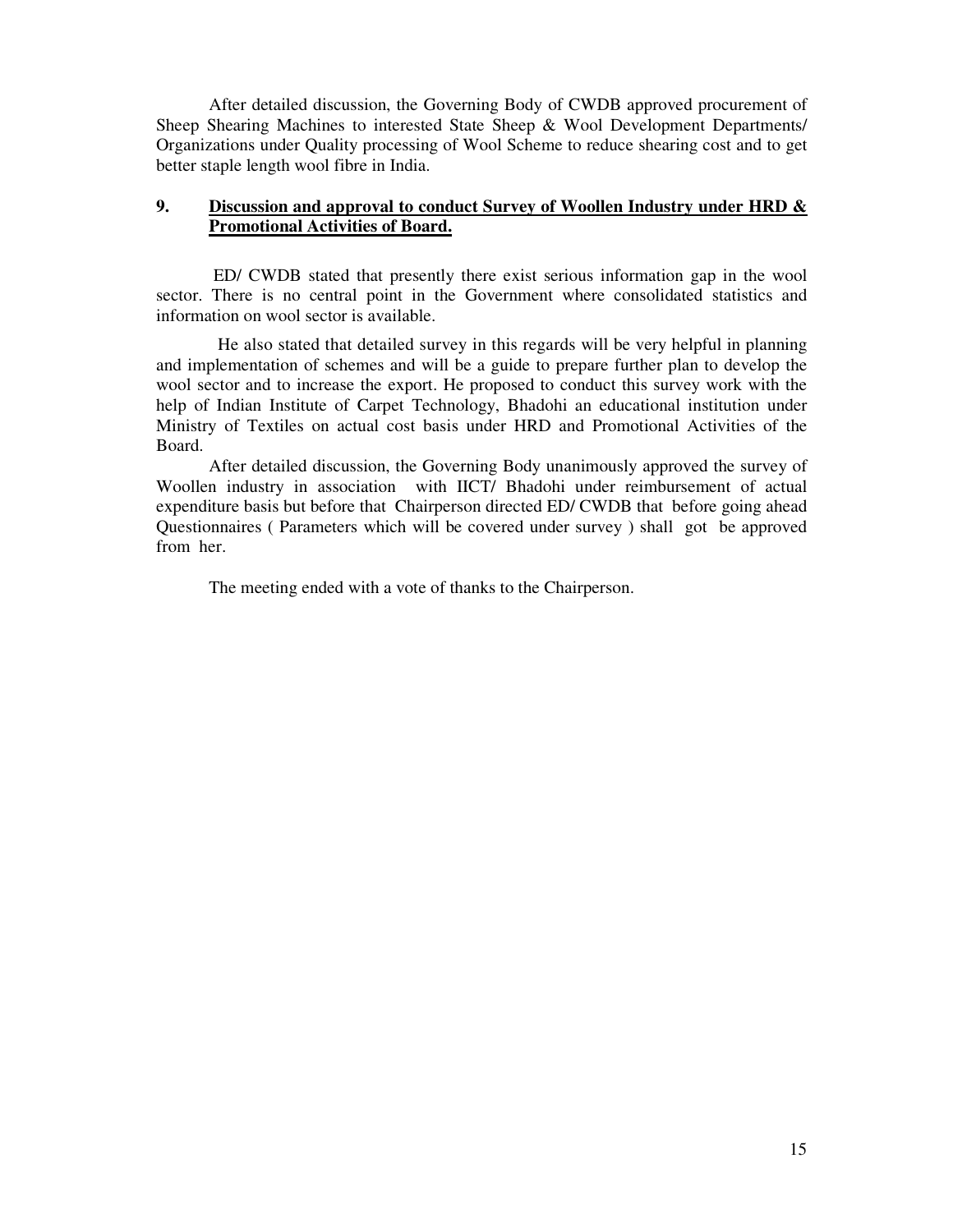#### **Annexure- I-A.**

## **List of participants for 30th Governing Body meeting held on 21-05-2012**

- 1. Mrs. Sunaina Tomar, Chairperson, CWDB and Joint Secretary, Ministry of Textiles, Govt. of Indai, Udyog Bhawan, NEW DELHI
- 2. Shri K.K. Goswami, Director, Indian Institute of Carpet Technology, BHADOHI, U.P. 221 401
- 3. Dr. S. M. K. Naqvi, Director, Central Sheep & Wool Research Institute, Avikanagar, Via: Jaipur, Distt. Tonk, Rajasthan. 304 501
- 4. Dr. S. K. Sharma, Managing Director, J. & K. State Sheep & Sheep Product Development Board, Bari Brahmana, Jammu. 181 133
- 5. Dr. A. Batobayal, Joint Commissioner, Deptt. of Animal Husbandry, Dairying & Fisheries, Ministry of Agriculture, Krishi Bhawan, NEW DELHI
- 6. Shri T. R. Rao, Sr. Scientist, Wool Research Association, Akbar Camp Road, Sandoz Baug, Kolshet Road, THANE (Mumbia)
- 7. Dr. Ayub Khan, Asst. Director, Deptt. of Animan Husbandry & Veterinary Services, Govt. of Tamilnadu, Chennai-6
- 8. Dr. D. S. Molpha, (V.O. Grade-I), Uttarakhand Sheep & Wool Development Board, Govt. of Uttarakhand, Dehradun.
- 9. Shri Deepak Saini, Manager (Marketing & Procurement), H.P. State Wool Procurement & Mkt. Fed. Ltd., Govt. of H.P., Shimla.
- 10. Dr. J. P. Nandwani, Office of the Jt. Director (Jodhpur), Dept. of Animal Husbadry, Govt. of Rajasthan.
- 11. Shri K.K. Goyal, Executive Director & Member Secretary, Central Wool Development Board, Jodhpur.

#### **In Attendance:**

- 1. Dr. D. B. Shakyawar, Principal Scientist, Central Sheep & Wool Research Institute, Avikanagar, Teh.Malpura, Via:JAIPUR 304 501 Raj.
- 2. Shri Rakesh Shangloo, Financial Advisor, J. & K. State Sheep & Sheep Product Development Board, Bari Brahmana, Jammu. 181 133
- 3. Ms Ipsita Saha Paul, Section Officer(Wool), Ministry Of Textiles, New Delhi
- 4. Shri Jugal Chaudhary, Administrative Officer/ CWDB/ Jodhpur
- 5. Shri Anurag Purohit, Technical Officer, CWDB, Jodhpur.
- 6. Shri Dhan Singh Rathore, Steno Gr. 'C', CWDB, Jodhpur.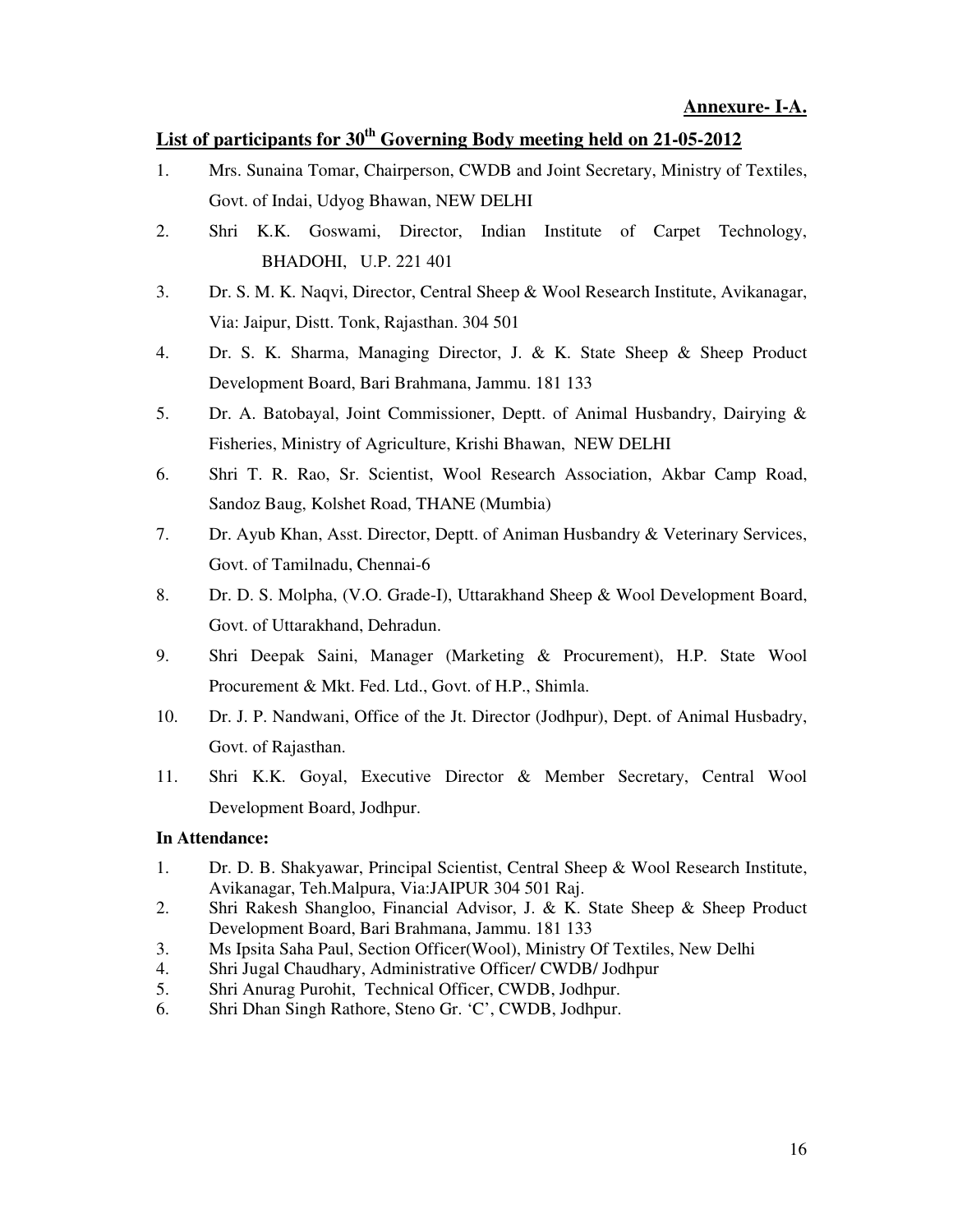## **Minutes of the 40th Executive Committee Meeting of CWDB held on 11/07/2012 at Udyog Bhavan, New Delhi**

The 40<sup>th</sup> Meeting of the Executive Committee of the CWDB was held under the chairpersonship of Ms. Sunaina Tomar, Joint Secretary, Ministry of Textiles and Chairperson, CWDB at Udyog Bhawan, New Delhi on 11<sup>th</sup> July, 2012 at 11.00 AM.

Following members participated in the meeting:

- 1. Mrs. Santha Thampi, Director (IFW), MOT, New Delhi.
- 2. Shri M.K.Bardhan, Director, WRA, Thane.
- 3. Dr. Ajay Kumar, Scientist and representative of Director, CSWRI, Avikanagar.
- 4. Dr. Pradeep Saraswat , Jt. Director (AHD) & representative of the Director, AHD, Govt. of Rajasthan, Jaipur.
- 5. Shri Mahesh N. Sanil, Secretary General/ IWMF/ Mumbai
- 6. Shri K.K.Goyal, Executive Director, CWDB, Jodhpur.

Members absent:

- 1. Textile Commissioner, Mumbai
- 2. Director ( VSI), Planning Commission, New Delhi

In Attendance:

1. Shri Anurag Purohit, Technical Officer /CWDB, Jodhpur.

 Shri K. K. Goyal, Executive Director, CWDB, Jodhpur welcomed the members and gave brief introduction and invited point-wise discussion on the agenda.

## **1. Confirmation of the minutes of the 39th meeting of the Executive Committee held on 7th Feb.,2012 at New Delhi.**

Since no comments were received, the minutes of  $39<sup>th</sup>$  meetings of the Executive Committee were confirmed.

## 2. A**ction taken report on the decisions of the 38th meetings of the Executive Committee of the Board.**

 ED/ CWDB placed statements showing Action Taken Report (ATR) on the decisions of last Executive Committee meetings. Points wise discussion on ATR was as under

- I. Regarding permission for procurement of machineries to M/s. Pureweave Fashion Pvt. Ltd., Srinagar, Chairperson and other members did not agree with the proposal hence proposal was dropped.
- II. Regarding progress Report on utilization of funds released to LAHDC, Leh under Revolving Fund scheme, Chairperson and other members were of the opinion that all the agencies to whom funds have been sanctioned should be asked to submit progress report including profit/ loss in the activity and whether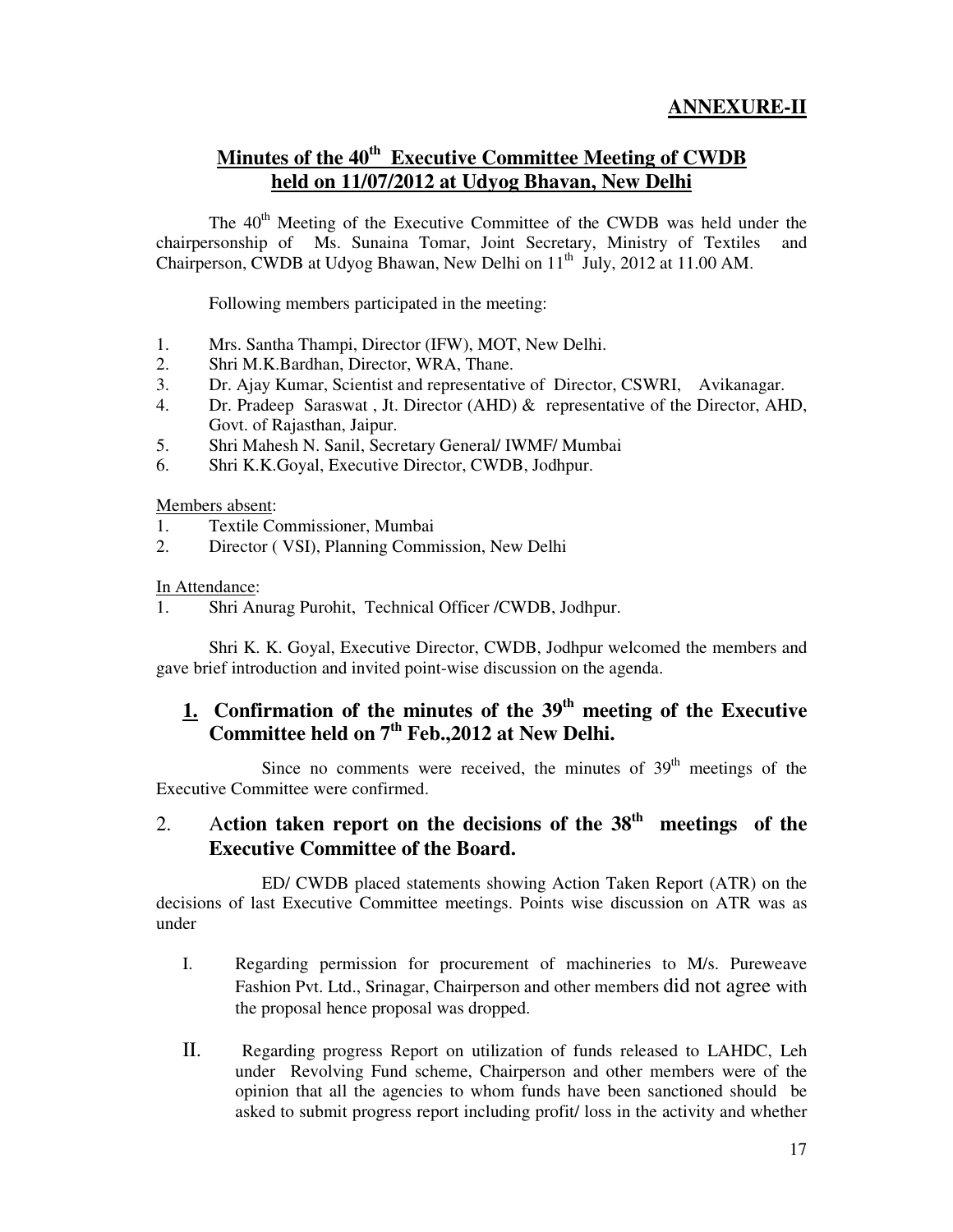the profit earned in the activity is again invested/used in wool procurement activity or not as part of revolving fund. Report to be submitted in 15 days.

- III. Regarding report of Committee formed for preparation of proforma for inviting applications from NGOs along with guidelines to decide grading cards, Chairperson was of the opinion that since at present projects are sanctioned to Govt. Agencies only, so it shall be considered later.
- IV. Regarding survey of Woollen Industry under HRD & Promotional Activities, Director/ WRA stated that a survey of whole Textiles Industry is being conducted by Office of Textiles Commissioner and there is no need of separate Survey. Other members were also of the same opinion and it was decided to drop the proposal of survey of Woollen Industry by CWDB separately.
- V. Regarding provision for creation of Wool/Woollen Yarn Bank in North Eastern region, ED/ CWDB stated that a workshop was conducted in Shillong to create awareness among Govt. Deptt. of North Eastern Region about CWDB. A proposal for creation of Wool Bank in NE region have been submitted by Handloom and Handicraft Board of Govt. of Arunachal Pradesh which is under scrutiny. No other proposal from any other agency have been received.
- VI. Regarding consolidated progress report of all sanctioned and running CFCs, Chairman directed that these CFC should be visited by CWDB staff frequently to know the benefit of these CFC to common man. It was also directed that time to time advertisement should be published in newspaper regarding facilities being provided by these CFC, so that general public/ Small Wool growers becomes aware about these centres and can take advantage of facilities created. ED/ CWDB was asked to submit regular report regarding CFC's use by the general public/ Small Wool Growers.

## **3. Discussion and approval of project proposals as recommended by 19th meeting of the project committee of the Board held on 3rd July,2012.**

 Following project proposals as recommended by project Committee were approved by Executive Committee.

|   |                  |                   | (Rs. in lakh)                                        |
|---|------------------|-------------------|------------------------------------------------------|
| S | Name of          | No. of sheep      | Components of SWIS for<br>under which                |
| N | Agency           |                   | approval was granted                                 |
| 1 | Karnataka Sheep  | 1 lakh sheep of   | HC - Rs. $18 + 4(3+1)@22$ per sheep = 22.00 lac      |
|   | & Wool Deve.     | Ranebennur,       | MFC-1center @ 2.5 lac                                |
|   | Corp., Govt. of  | Haveri and        |                                                      |
|   | Karnataka,       | Hangal districts. | 2 Ram Raising unit@9.0lac=18 lac                     |
|   | Banglore         |                   | <b>Total-42.50 lac</b>                               |
| 2 | Andhra Pradesh   |                   | HC- 2 lac sheep $\omega$ Rs.18/sheep= 36 lac         |
|   | Sheep $&$ Goat   | 2 lakh sheep      |                                                      |
|   | Development      |                   | 2 Ram raising Unit @ $9.0$ lac= 18 lac               |
|   | Cooperative Fed. |                   | 30 sheep pen $\omega$ 0.10 lac per sheep pen = 3 lac |

**I. Name of Scheme : Sheep & Wool Improvement Scheme (SWIS)**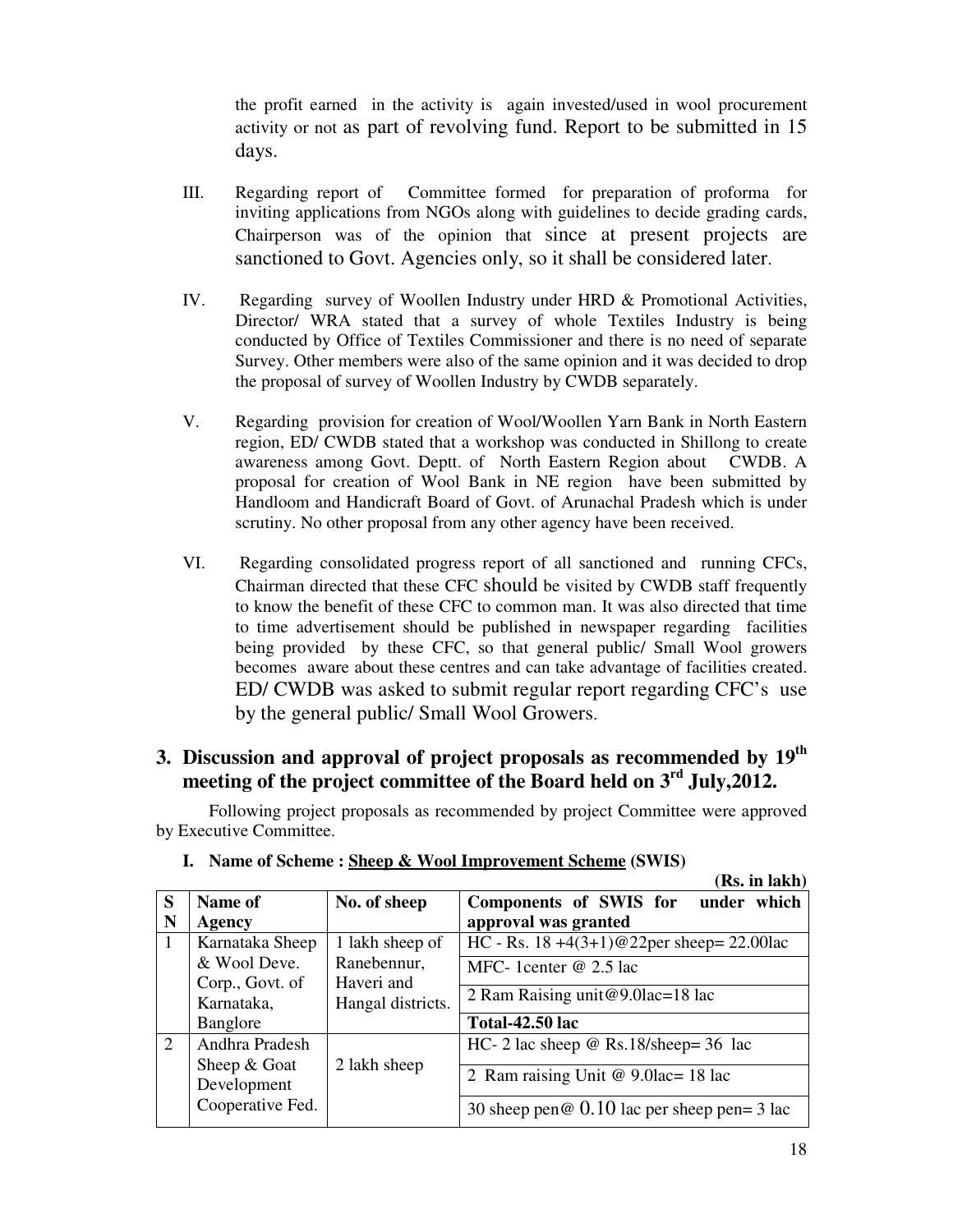|                | Ltd., Masabtank,<br>Hyderabad.                                                   |                                                             | Overhead, Survey & study, $@$ 4 per sheep for<br>2 lac sheep= $8$ lac                                                 |
|----------------|----------------------------------------------------------------------------------|-------------------------------------------------------------|-----------------------------------------------------------------------------------------------------------------------|
|                |                                                                                  |                                                             | Total-Rs 65.0 lakhs                                                                                                   |
| 3              | Uttarakhand                                                                      | 1.0 lakh sheep<br>of Chamoli,<br>Pauri,                     | HC-1.0 lac sheep@Rs.18/sheep=18 lac                                                                                   |
|                | Sheep & Wool<br>Development<br>Board, Govt. of                                   |                                                             | Marketing, grading, overhead@10\sheep=10.0<br>lac                                                                     |
|                | Uttarakhand,                                                                     | Pithoragarh,<br>Bageshwar,.                                 | 1 Ram Rraising Unit@9.0lac=9 lac                                                                                      |
|                | Dehradun                                                                         |                                                             | 60 sheep pen $@0.10$ sheep pen= 6 lac                                                                                 |
|                |                                                                                  |                                                             | <b>Total-43 lakhs</b>                                                                                                 |
| $\overline{4}$ | Sheep<br>Husbandry                                                               | 2.00 lakh sheep<br>and goat                                 | HC-2 lac sheep\goat Rs.18 +4 $(3+1)= 22$ per<br>sheep = $Rs\,44.00$ lac                                               |
|                | Deptt., LAHDC,<br><b>Kargil District</b>                                         |                                                             | Feed supplement for 0.25 lakh sheep\<br>goat@3\animal for 90days= $67.50$ lac                                         |
|                |                                                                                  |                                                             | <b>Total-Rs 111.50 lac</b>                                                                                            |
| 5              | Sheep                                                                            | 2.00 lakh sheep                                             | HC-2 lac sheep@ Rs. 18\sheep= 36 lac                                                                                  |
|                | Husbandry<br>Deptt., Ladakh                                                      | and goat of Leh<br>districts.                               | Feed supplement- for $0.50$ lakh sheep $@$ Rs.<br>270/- Total Rs. 135.00 lac                                          |
|                | Autonomous Hill<br>Deve. Council,<br>Leh District                                |                                                             | Strengthening of existing 2 Sheep/ Pashmina                                                                           |
|                |                                                                                  |                                                             | Govt. $farms = Rs. 40$ lakh                                                                                           |
|                |                                                                                  |                                                             | 2 Ram Raising Units = $Rs. 18$ lakh                                                                                   |
|                |                                                                                  |                                                             | 500 Sheep/goat pens Rs. 50 lakh                                                                                       |
|                |                                                                                  |                                                             | Total-Rs. 279 Lakh                                                                                                    |
| 6              | H.P. State Coop.                                                                 | $(i)$ Shimla &                                              | (ii) Chamba, Kangra, Kullu & Mandi districts                                                                          |
|                | Wool                                                                             | Kinnaur                                                     | HC-2.0lac $@$ 18 = Rs. 36 lac                                                                                         |
|                | Procurement &<br>Mkt. Fed. Ltd.,                                                 | districts for<br>Rampur                                     | 2 lac sheep for Mkt, Gdg, overhead @ 9= 18-                                                                           |
|                | Govt. of H.P.,                                                                   | Bushehri breed                                              | $15.33 =$ Rs. 2.67 lac                                                                                                |
|                | Shimla                                                                           | of sheep.                                                   | Total-Rs 38.67 lac                                                                                                    |
| 7              | J&K Sheep &                                                                      | 2.00 Lakhs                                                  | $HC-2$ lac sheep Rs.18 per sheep = 36.00 lac                                                                          |
|                | <b>Sheep Products</b>                                                            | sheep of                                                    | Strength. of farm@ 20 lac for 1 farm = 20 lac                                                                         |
|                | Development                                                                      | Srinagar,                                                   | Overhead, Survey, study, marketing,                                                                                   |
|                | Board, Govt. of                                                                  | Baramula,                                                   | grading@10\sheep for 2 lac sheep=20 lac                                                                               |
|                | J. & K.,<br>Srinagar.                                                            | Jammu and<br>Kathua District.                               | Support of MPEC @10 lac for 2 center=20 lac                                                                           |
|                |                                                                                  |                                                             | <b>Total-Rs 96 lac</b>                                                                                                |
| 8              | Central Sheep $&$<br><b>Wool Research</b><br>Institute,<br>Avikanagar<br>Jaipur. | 1.00 lakh sheep<br>of Tonk, Ajmer<br>& Jaipur<br>districts. | HC-1.0 lac sheep $\omega$ Rs.18/ sheep and Rs. 4<br>per sheep $(1+3)=22$ per sheep = Rs 22.00 lac.<br>Total 22.0 Lac. |

#### **II. Angora Wool Development Project**

 As proposals under Angora Wool Development scheme have not been invited through Open advertisements, Executive Committee do not approved these proposals and decided that these shall be invited fresh through open advertisements.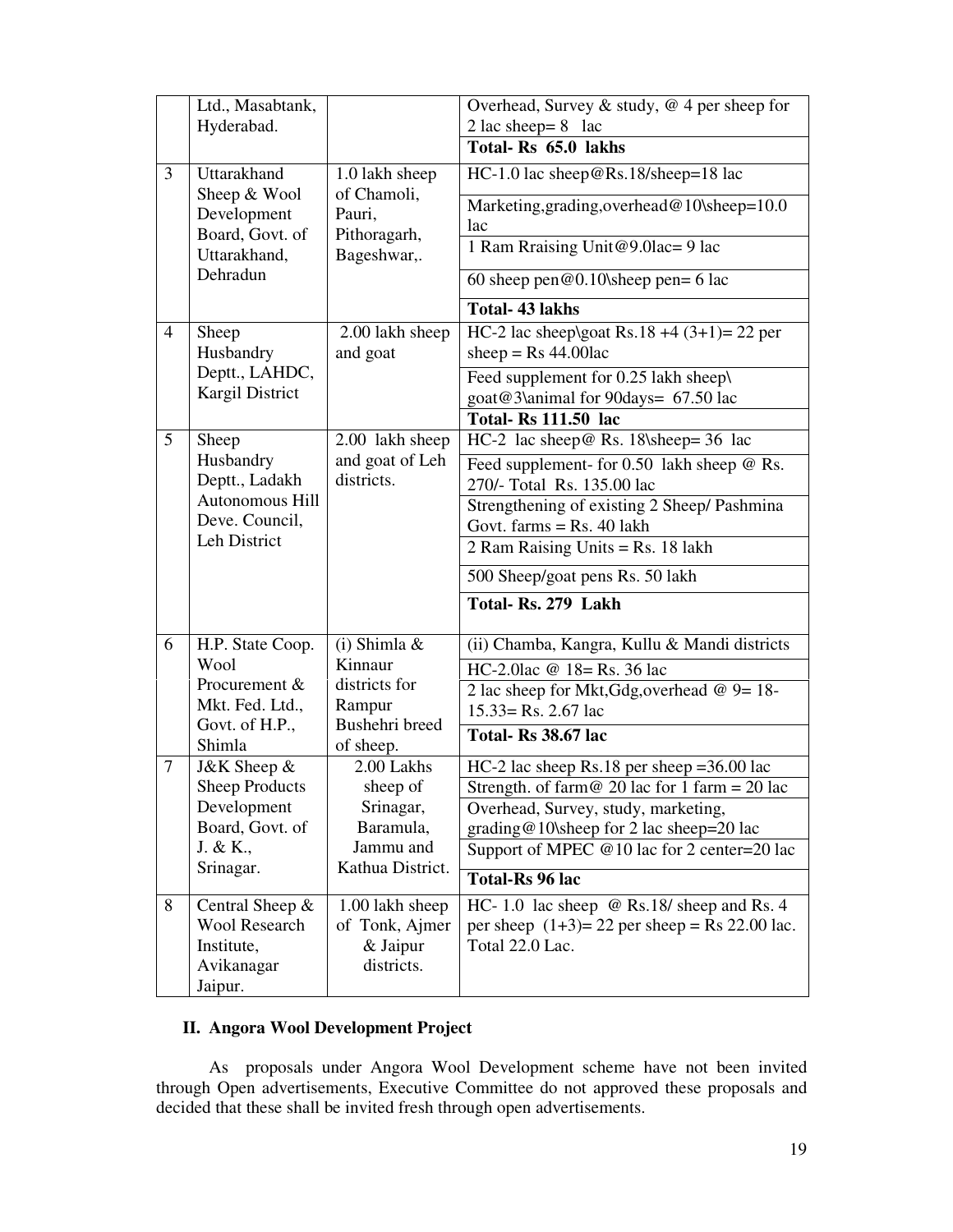#### **III. Pashmina Wool Development Programme :**

Executive committee approved the proposal of LAHDC under Pashmina Wool Development scheme.

|   |              |                        | (Rs. in lakh)                                    |
|---|--------------|------------------------|--------------------------------------------------|
| S | Name of      | Project                | Fund Required                                    |
| N | Agency       | Components/            |                                                  |
|   |              |                        |                                                  |
|   | Ladakh       | Pashmina Buck          | Rs. 2000 per buck for 100 bucks = Rs. 2 lakh     |
|   | Autonomous   |                        |                                                  |
|   | Hill         | Nutrition              | Rs. 3.00 for @ 270/- for 25,000 goat = Rs. 67.50 |
|   | Development  | Supplement             | lakh.                                            |
|   | Council, Leh | <b>Health Coverage</b> | Rs. $10/-$ for 1 lakh goat = Rs. 10 lakh         |
|   |              | Pashmina combs         | 200 each for $250$ combs = Rs. 0.50 lakh         |
|   |              | training camps         | Rs. 2.30 lakh for refresher course               |

 The proposal under R&D activity for 'Expansion of Pashmina Goat Rearing Area in Non-Traditional Area of Kargil' was not approved by Executive Committee.

#### **IV. Project Proposal received from North East States**

 Executive Committee approved following Woollen Expo ( HRD & Promotional Activities) to be held in NE Region

| S.             | Name of Implementing Agency         | Type of Expo        | Place                                        |
|----------------|-------------------------------------|---------------------|----------------------------------------------|
| N              |                                     | Hiring/<br>Total    |                                              |
|                |                                     | expo                |                                              |
|                | Indian Chamber of Commerce          | 1 Woollen Expo      | Guwahati,<br>Imphal,<br><b>Shillong</b><br>& |
|                | North East Regional office, 209,    | 14.00<br>Rs.<br>(a) | Gangtok (any one place)<br>(rest             |
|                | R.G. Baruah Road , Guwahati-        | Lakhs.              | Woollen Expos to be approved later           |
|                | 781005                              |                     | at the success of first Woollen              |
|                |                                     |                     | Expo)                                        |
| $\overline{2}$ | Deptt. of Handloom and              | Total               | Itanagar (AP)                                |
|                | Handicraft, Govt. of Arun. Pradesh. | $Expo14.00$ lacs    |                                              |
|                |                                     |                     |                                              |

 Other Proposal for North East Region under Angora Wool Development Scheme were not approved by Executive Committee.

#### **V. Quality Processing of Wool Scheme :**

 After detailed discussion Executive Committee approved following three Common Facility Centers for which proposals have been submitted by Govt. Agencies of Uttarakhand, J&K and Karnataka state.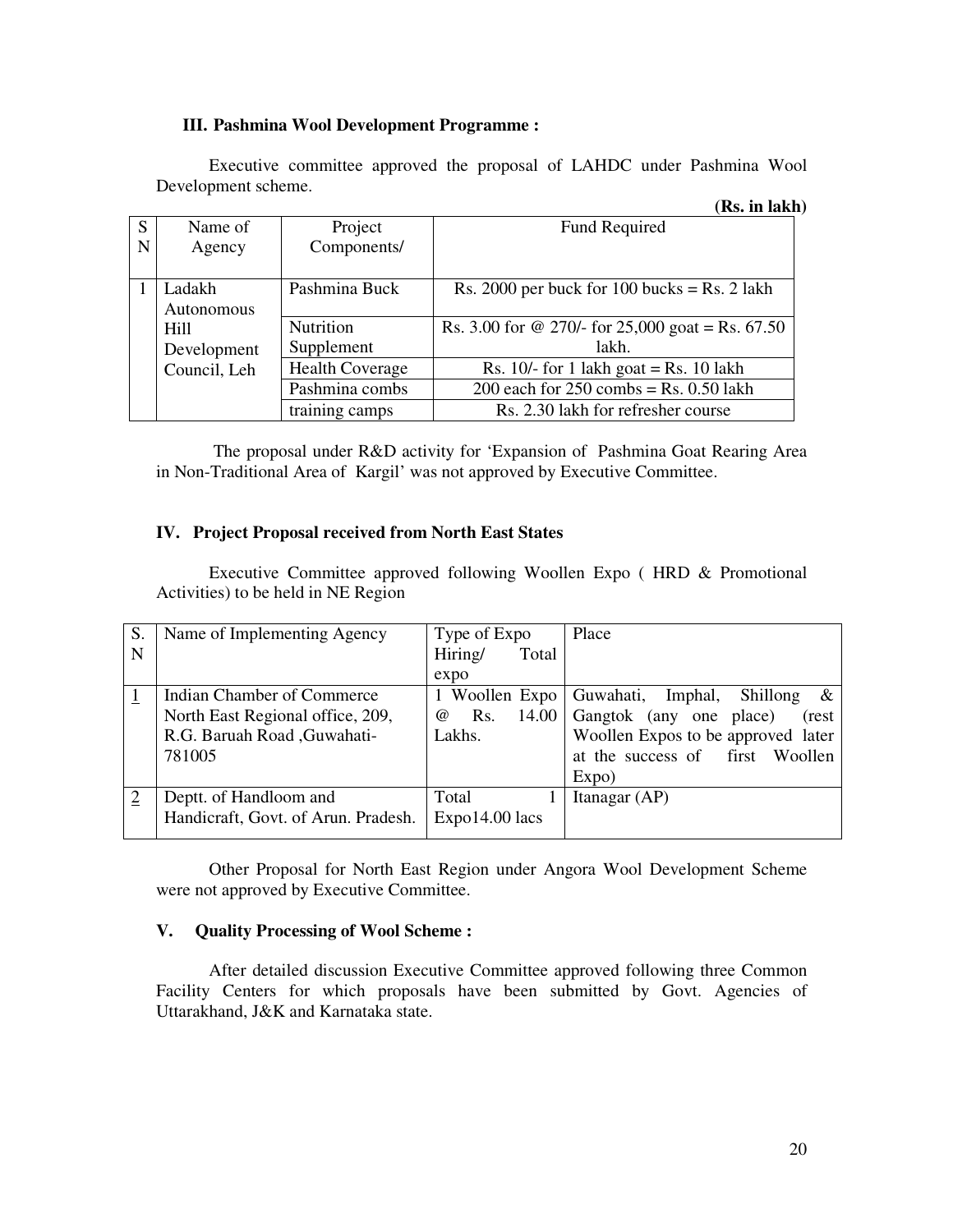**(Rs. in lakh)** 

| SN          | Name of I.A.          | Project Cost       | Name of Project      | Grant as per |
|-------------|-----------------------|--------------------|----------------------|--------------|
|             |                       |                    | Proposal             | scheme       |
|             |                       |                    |                      | norms        |
| A           | Uttarakhand Sheep     | Project            | 20 Shearing          | 48.20        |
|             | and Wool              | $cost = 50.00$ lac | Machine, 20 grinder, |              |
|             | Development           |                    | accessories,         |              |
|             | Board, Dehradun       |                    |                      |              |
| B           | J&K Sheep And         | Project Cost-100   | CFC for Scouring     | 50.00        |
|             | <b>Sheep Products</b> | Lacs               | Plant & Bailing      |              |
|             | Deve. Board           |                    | Facility             |              |
| $\mathbf C$ | Karnataka Sheep       | Rs. 87.78 Lacs for | CFC for carding $\&$ | 50.00        |
|             | & Wool Deve.          | phase 1, land $&$  | spinning             |              |
|             | Corp. Bangalore       | building will be   |                      |              |
|             |                       | provided by Corp.  |                      |              |

#### **VI. Discussion on up-gradation & accreditation of Wool Testing Centre, Bikaner (CWDB)**

 Director/ WRA stated that many of the equipments suggested by IICT/ Bhadohi are really not required by Bikaner woolen industry as Bikaner woolen industry is mainly the spinning of Carpet Grade wool and a first step in this direction would be to know the exact testing requirement of the woolen Industry there and on the basis of that requirement, WRA will suggest the requirements of Equipments for which a Sr. Scientist will visit the Wool Testing Laboratory at Bikaner and after that CWDB shall approach NABL for its accreditation.

Chairperson directed ED/ CWDB to process for laboratory accreditation accordingly within 15 days as already lot of time has elapsed since her visit to Bikaner.

#### **VII Discussion on opening a Handloom Weaving & Designing Training Centre at Leh.**

Executive Committee did not approve the proposal as there is already a Shawl Weaving Training Centre at Leh being run by DC/ Handloom office.

#### **VIII. Setting up a Regional office of CWDB at Ludhiana**

The Executive Director, CWDB informed that during recent meeting of the Governing Body of CWDB it was decided to set up Regional office-cum-Wool Testing Laboratory of the Board at Ludhiana. He also explained that this demand was also raised by Woollen Industry Association of Ludhiana during recent visit of Chairperson/ CWDB to Ludhiana but because already there is a NABL certified testing Laboratory of Textile Committee there, so only Regional Office can be started for which monthly expenditure will be nearly Rs. 70,000/- .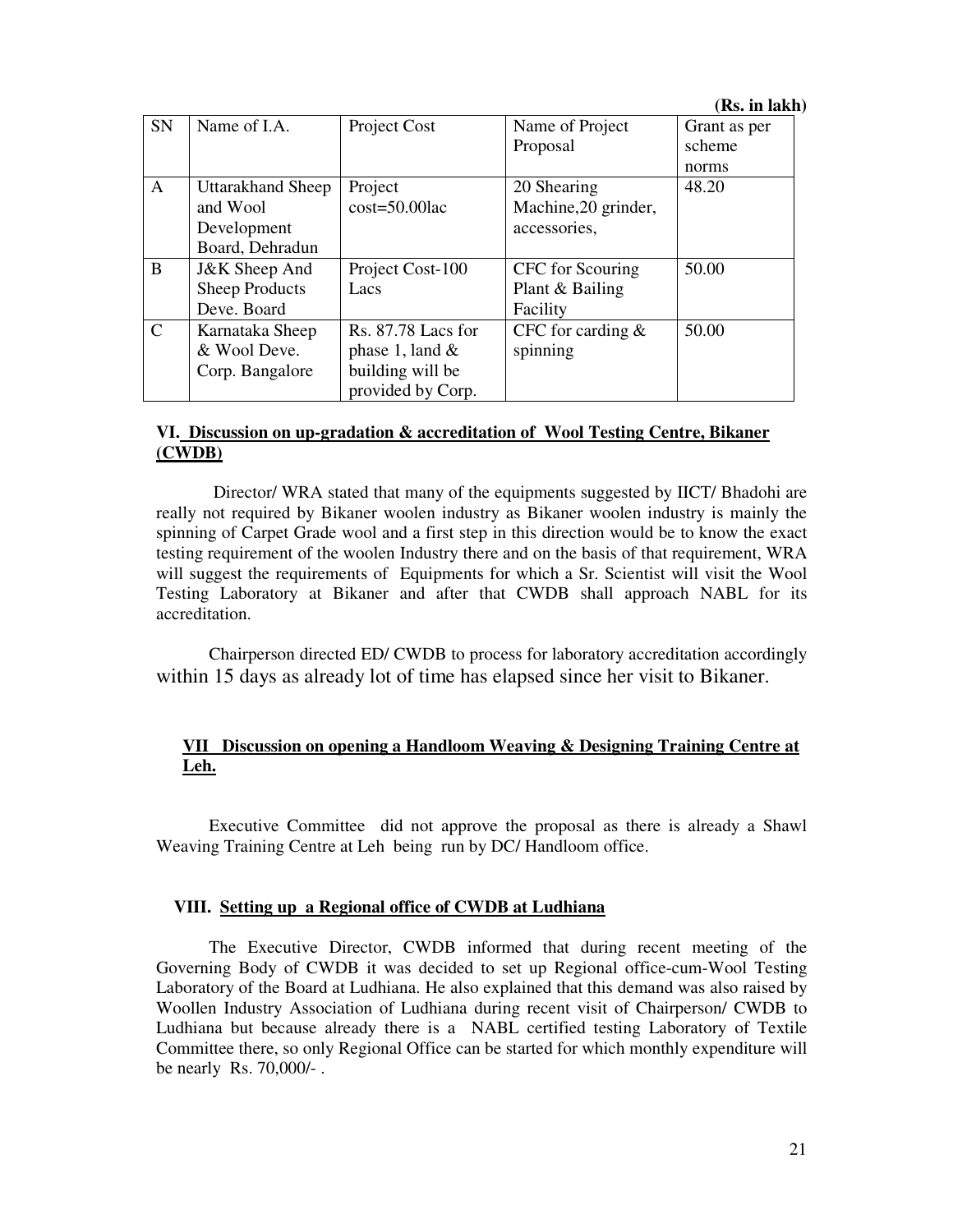Executive Director/WOOLTEXPRO stated that Amritsar is equally important place and CWDB shall start its office at Amritsar also. Director/ WRA stated that WRA can start its offices at these places if expenditure on salary of the staff posted is paid by CWDB. ED/ CWDB stated that without getting sanctioned new posts, it would be very difficult to run these offices and a proposal for creation of 5 new posts ( 2 Veterinary Doctors, 2 Textiles Engineers and a Finance and Accounts Officer ) have already been sent to Ministry but these could not be sanctioned till date. After detailed discussion it was decided that, till new posts are created the proposal to start new Centres shall be dropped.

#### **IX. Discussion and approval for organizing Woollen Expos at different places during FY 2012-13 : (Exhibition-cum-sale of woollen products) :**

 ED/ CWDB explained the whole Woollen expo scheme under HRD & Promotional scheme in detail and also stated that almost all Implementing Agencies are same, which are organizing these exhibitions in previous years and terms and conditions are also same on which these were organized in previous years. After detailed discussion Executive Committee approved following Woollen expo on same terms and conditions on which these were sanctioned last year.

| S.          | Name of Implementing Agency    | Type of Expo                | Place        | Date/ Period                         |
|-------------|--------------------------------|-----------------------------|--------------|--------------------------------------|
| $\mathbf N$ |                                | Hiring/Total expo           |              |                                      |
| 1.          | Director, West Zone Cultural   | 50 Stall (@10,000/-Per      | Shilgram,    | $21-30$                              |
|             | Centre, Ministry of Cultural,  | Stall + 2.00 Lakhs for      | Udaipur.     | Dec.2012                             |
|             | Govt of India, Udaipur. (Raj.) | Publicity                   |              | $(10 \text{ Days})$                  |
| 2.          | Punyashlok<br>Ahilyadevi       | Total Expo 14.00 Lakhs      | $Kisan-2012$ | $12^{\text{th}}$ to $16^{\text{th}}$ |
|             | Maharasthra<br>Mahamandal      |                             | , Pune       | Dec-2012                             |
|             | Limited, Pune-411016           |                             |              |                                      |
| 3.          | GUSHEEL, Udyog Bhavan,         | Total Expo 14.00 Lakhs      | At           | $11^{\text{th}}$<br>$-20th$          |
|             | Gandhinagar-Gujarat            |                             | Ahmedabad    | Dec-2012                             |
| 4.          | Joint Director, , DIC, Udhyog  | 50 Stall @ 10,000/-Per      | Jadhpur      | 01.01.2013                           |
|             | Bhavan, , Jodhpur. (Raj.)      | $Stall$ ) + 2.00 Publicity  |              | to                                   |
|             |                                |                             |              | 13.01.2013                           |
| 5.          | CEO, HPWOOLFED Shimla-         | Total Expo 14.00 Lacs       | Chandigarh   | $3-12$                               |
|             | 171009 (H.P.)                  |                             |              | Dec-2011                             |
| 6.          | GM, DIC, Pali (Raj.)           | 50 Stall for Hire Expo      | Pali         | Not Given                            |
|             |                                | (@ 10,000/-Per Stall)       |              |                                      |
| 7.          | The National Small Industries  | Hiring 25 Stall @ Rs        | Pragati      | $14 - 27$                            |
|             | Corporation Ltd, New Delhi-    | 10500/- per Sqmt of 6       | Maidan,      | November-                            |
|             | 110020                         | sqm each $+$ S.T. &         | New Delhi    | 2012                                 |
|             |                                | Directory Charge 500/-      |              |                                      |
| 8.          | Rajasthan Patrika Pvt. Ltd,    | 50 Stall (@10,000/-Per      | Jodhpur,     | $8^{th}$ to $16^{th}$                |
|             | Patrikayan Bhavan, , Jodhpur.  | $Stall + 2.00$ Publicity    | Jaipur<br>&  | Dec-2012                             |
|             | (Rajasthan)                    |                             | Indore       |                                      |
| 10          | <b>INDIA INTERNATIONAL</b>     | Rate of Stall under         | Dehradun &   | Date<br>not                          |
|             | <b>TRADE EVENT</b>             | 4000/- per sq mts. Size $9$ | Ranchi       | yet decided                          |
|             | ORGANIZATION, , Nehru          | <b>SQM</b>                  |              |                                      |
|             | Place, Delhi                   |                             |              |                                      |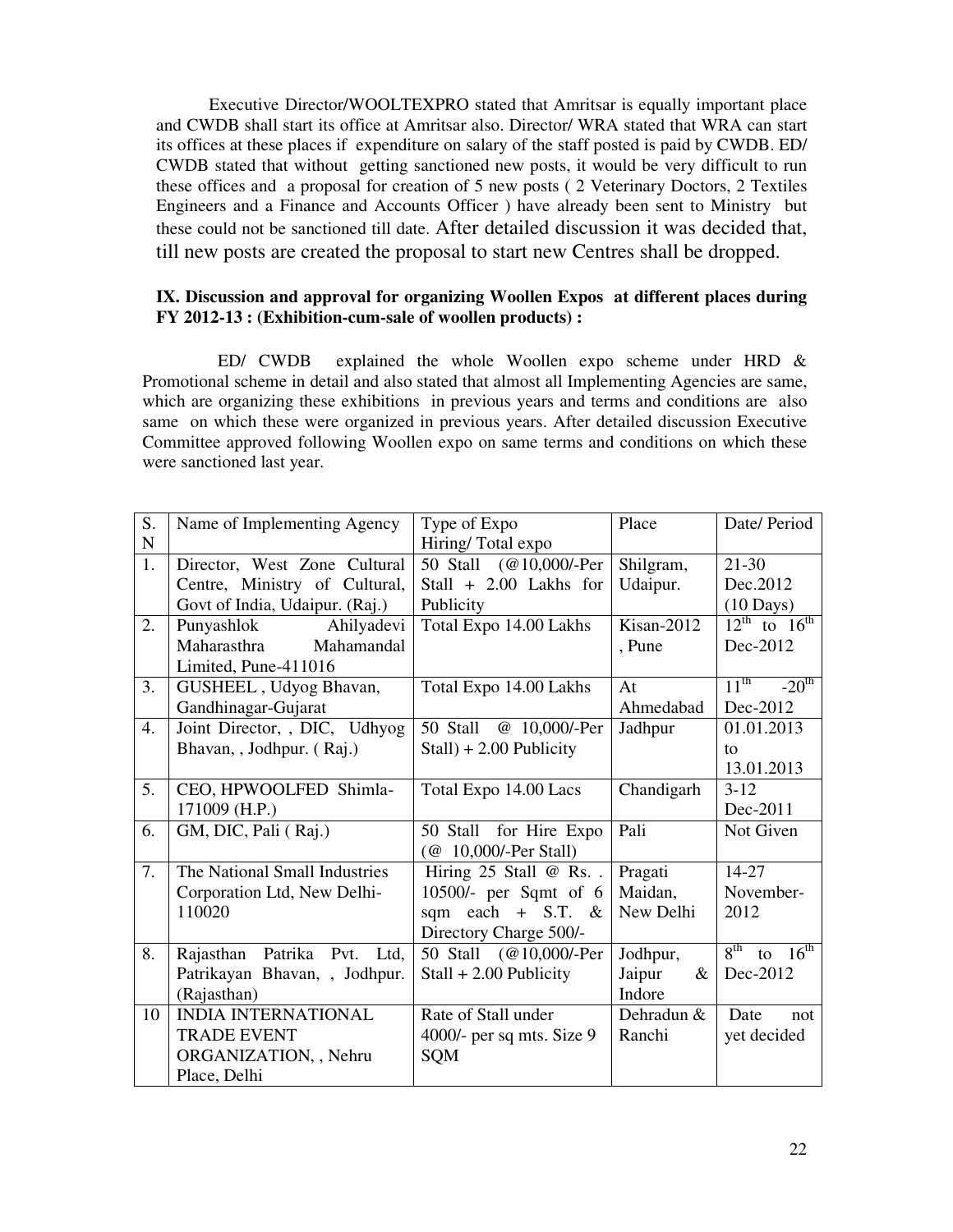Chairperson directed ED/ CWDB to place a position of Woollen Expo organized in previous year with sale particulars in next EC meeting.

## 4. **Post-facto approval for (i) one day seminar on "Angora Wool Production and its utilization in Handloom Sector" organized at Kullu and (ii) a workshop organized at Shillong to explore possibility for creating Wool Bank in North Eastern States**.

 After detailed discussion the Executive Committee approved the one day seminar on "Angora Wool Production and its utilization in Handloom Sector" organized at Kullu and a workshop organized at Shilong to explore possibility for creating Wool Bank in North Eastern States with total expenditure of Rs. 2.20 Lakhs and 1.07 Lakhs respectively. ED/ CWDB was directed to submit detail of deliberations in both these seminar & Workshop in next 7 days without fail.

Meeting ended with the vote of thanks to the chair.

**\*\*\*\*\*\***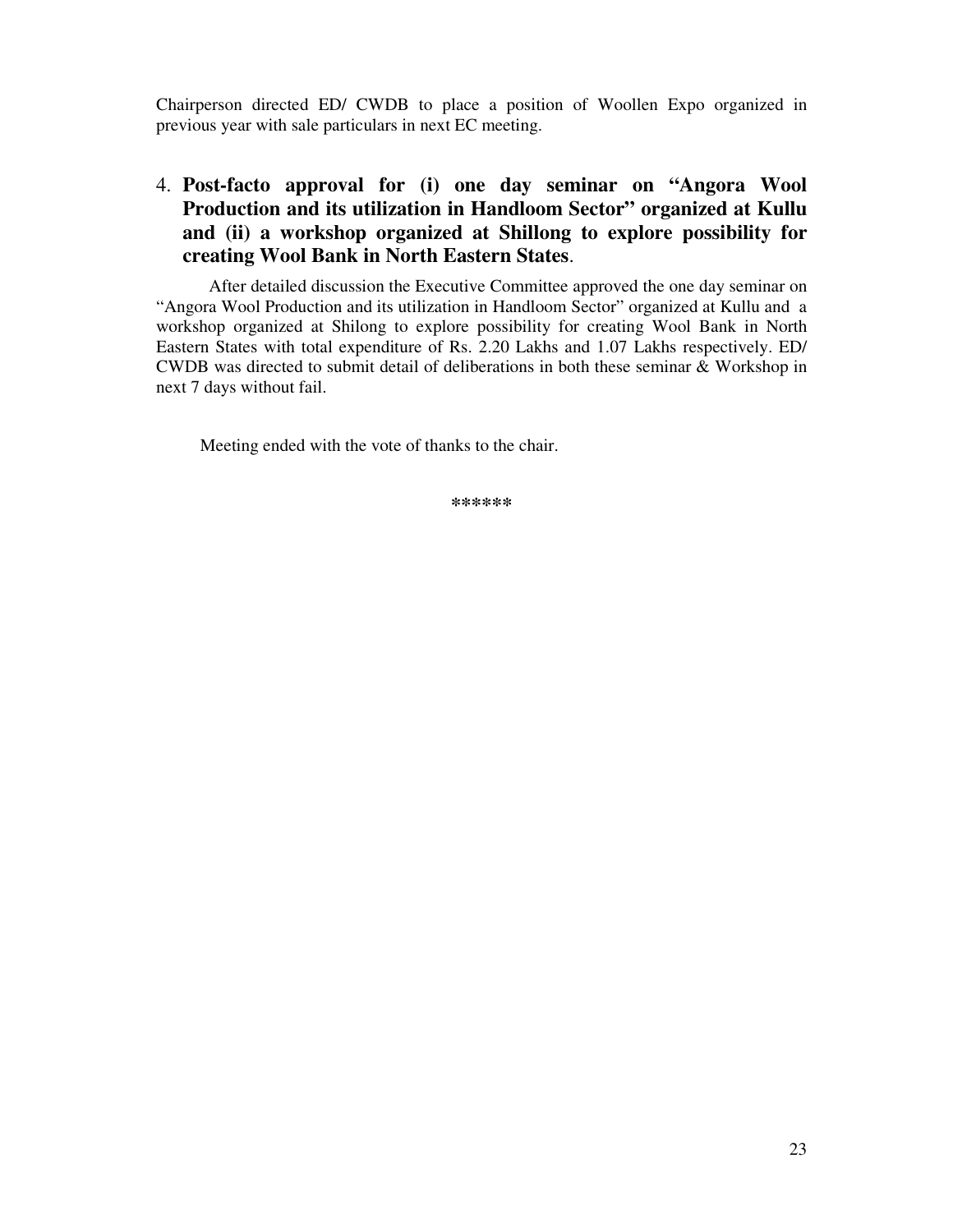## **Annexure-III**

## **To note summary of EFC Memo for development of Wool Sector during 12th Plan with financial outlay of Rs. 96 Crore**

 *Brief of 12th Plan schemes of CWDB with physical and financial targets :*

#### **1. Integrated Wool Improvement and Development Programme(IWIDP)**

 Under IWIDP, it is proposed to implement different schemes for improving quantity and quality of wool produced from sheep, Angora rabbit, Pashmina goat and providing training to Sheep Breeders, weavers, resource persons etc. along with promotional and marketing support activities.

#### A. Sheep & Wool Improvement Scheme: (SWIS)

 The objective of the 'Sheep and Wool Improvement Scheme' (SWIS) is to improve quality and quantity of indigenous sheep wool in the country. The Board has implemented various projects under this scheme in all major wool producing States having components for (i) 'Health Care' for treatment, vaccination and medication to sheep (ii) 'Breed Improvement' for distribution of stud rams and genetic improvement of sheep (iii) Strengthening/ Establishment of Sheep Breeding Farm for raising of male lambs to develop as good quality breedable Rams and to fulfill requirement of stud Rams, (iv) provide 'Feed Supplement' to sheep (weak, pregnant/ breedable ewes) (v) 'Creation of Revolving Fund' for marketing of raw wool and to revitalize the state wool marketing federations/corporations and optimum utilization of infrastructure available with them for this purpose(vi) State Specific projects and reimbursement of overhead expenses to implementing agencies.

For  $12<sup>th</sup>$  Plan, it is proposed to continue this schemes for the development of indigenous wool (sheep) with some modification under existing  $11<sup>th</sup>$  Plan components of SWIS keeping in view the increased cost under most of components and other price escalation and also looking at field experiences during implementation of past Plan.

 Under modified scheme, proposed the targets to benefit 28 lakh sheep, to establish/strengthen 10 Sheep Breeding Farms for breed improvement, distribution of 3,000 stud rams, Feed Supplement to 75,000 sheep of Ladakh region, creation of Revolving Fund for marketing raw wool with total financial outlay of Rs. 31 Crore. This scheme would be implemented in all major wool producing States like J. & K., H.P., Uttarakhand, U.P., Rajasthan, Gujarat, Maharashtra, Karnataka, A.P. etc.

#### B. Pashmina Wool Development Scheme:

 India produces the finest Pashmina in the world, which is produced in Ladakh region of J. & K. The Board has taken up this activity to increase Pashmina Production, to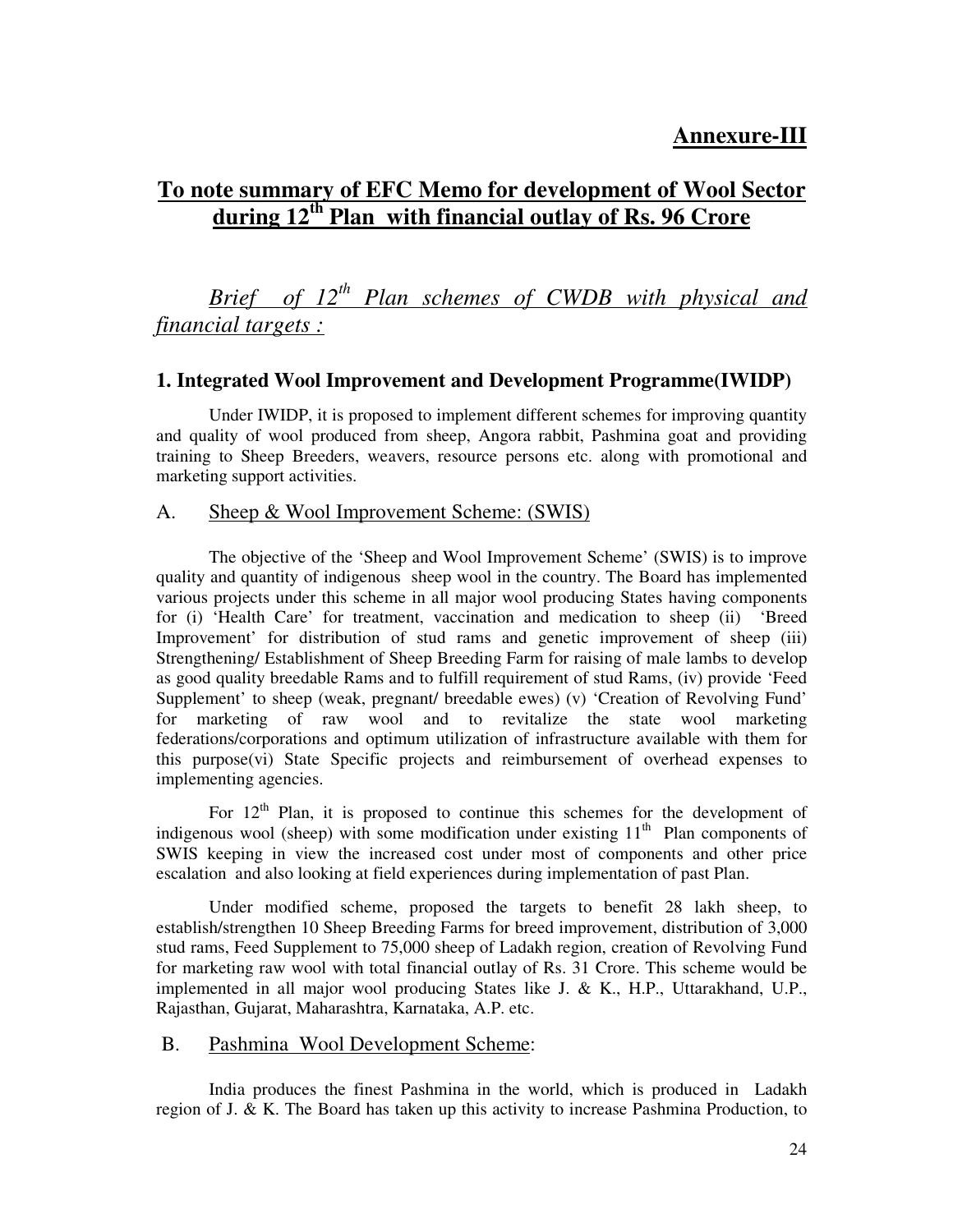increase income from Pashmina wool to the Pashmina rearers and to sustain their interest in this activity as a reliable means of livelihood with following components :

- Buck Exchange Programme in traditional areas
- Distribution of high quality Pashmina bucks in non-traditional areas to enhance Pashmina production
- Assistance for foundation stock in non-traditional areas for rearing
- Strengthening of existing Fodder Banks and Breeding Farms
- Health Coverage and Pashmina goat pens
- Feed Supplement to eligible pashmina goat
- Training programmes for breeders, health camps
- Provision of improved Pashmina Combs for Efficient Harvesting of Pashmina

A team of Ministry of Textiles and CWDB had also visited the whole project area to assess the actual field conditions, interacted with the nomads of the region to understand their difficulties and held meetings with Sheep Husbandry department (Govt. of J&K), LAHDC authorities and other stake holders before deciding upon a new Pashmina Development Scheme.

 Most of the Pashmina breeders exist below poverty line, are illiterate and lead migratory life, constantly in search of suitable pastures for their flocks. During migration they face very adverse conditions of weather like severe winter and snowfall and they mostly stay in Yak Wool tents ( Rebo) which is not very suitable during heavy snowfall.

 During above visit, most of the nomads requested to provide financial assistance for providing folding/ portable Tents, Snow-boots (Gumboots), Torch and Goggles for safety of their family members during migration during winter season.

 During a meeting called by the Secretary (Textiles), MOT on 26-09-2012 to discuss issues related to Pashmina Development Programme with LAHDC, CWDB & WRA, it was decided that the CWDB would take up a Pashmina Development Package in the  $12<sup>th</sup>$  Plan covering on farm development and activities, post-farm activities and value addition with all the necessary components to the extent feasible. It was also decided that existing State Government Pashmina Farms should be further developed for supply of Pashmina goats in adequate numbers and for fodder development.

 As per decision of above meeting on Pashmina Development, the Board proposed to introduce some new components under this scheme like : construction of Multipurpose Extension Centres and Establishment of Pasture Farms on migratory routes, distribution of foundation stock (50 Pashmina goats), feed/nutrient supplement during severe cold, goats pens, folding/ portable Tents, Snow-boots (Gumboots),Torch, Goggles and upgradation of existing Pashmina Dehairing Plan at Leh with the help of Sheep Husbandry Department, LAHDC & WRA, undertake R&D and Consultancy projects and reimbursement of overhead expenses to implementing agency.

During the  $12<sup>th</sup>$  Plan period, it is proposed to implement this programme in Ladakh region of J. & K. State with approach of Special Package by incorporating all activities suggested in above visit and meeting of MOT with total financial allocation of Rs. 41.21 Crore.

For the  $12<sup>th</sup>$  Plan, proposed the targets to benefit all 2 lakh Pashmina goats of Ladakh region, distribution of 1400 Pashmina bucks, assistance for foundation stock of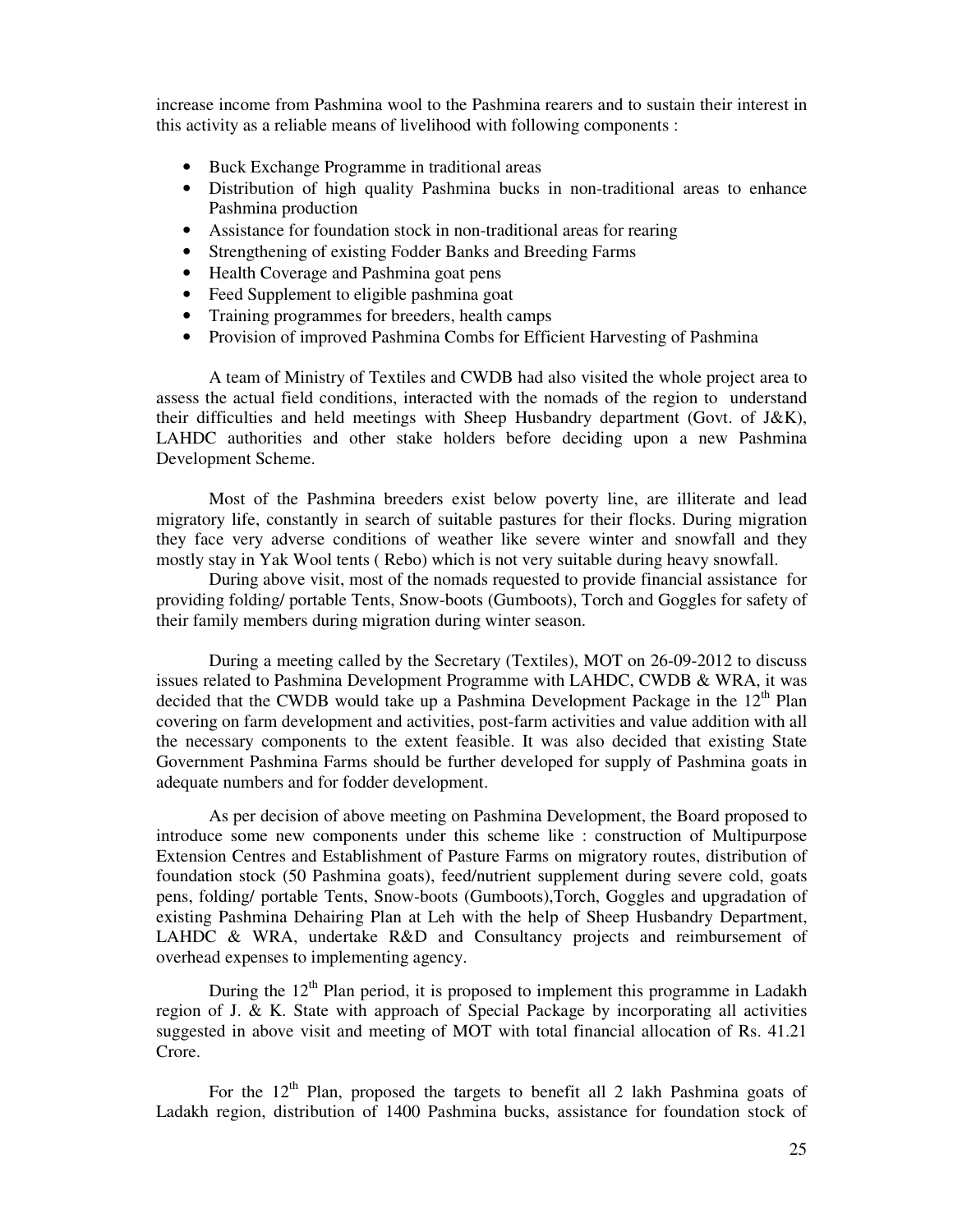2,500 goats, feed supplement to 40,000 pashmina goats, strengthening of existing 3 Pashmina Breeding Farms and 3 Fodder Banks, Establishment of 3 Multipurpose Extension Centres and development of 3 Pasture Farms for nomads on migratory routes, assistance for 800 goat pens, Up-gradation of existing Pashmina Dehairing Plant and distribution of Improved Combs, portable tents etc. to 800 families engaged in Pashmina rearing in Ladakh region.

#### C. Angora Wool Development Scheme

 The Board implemented Angora Wool Development scheme in hilly areas of country to support Angora rearing activity among farmers, facilitating distribution of Angora rabbit among rearers as foundation stock along with necessary training, feed and nutrition support, supply of cages  $\&$  shed, medicines and provision of spinning machines. The scheme has two components like : (i) Establishment of Mini Angora rabbit Farm (ii) Integrated Angora Rabbit Germplasm-cum-Processing and Training Centre.

It is proposed to enhance and strengthen this activity in  $12<sup>th</sup>$  Plan with special emphasis on development of new and diversified products made from Angora fibre and to increase its demand and marketing mechanism for procurement of Angora Wool to stabilize its prices with integrated approach.

For  $12<sup>th</sup>$  Plan, proposed the targets to benefit 200 families engaged in angora rabbit rearing, benefit 2200 angora rabbits, establishment of 2 Integrated Angora Rabbit Germplasm-cum-Processing and Training Centres with financial outlay of Rs. 2.49 Crores. This project will be implemented in hilly areas of Himachal Pradesh, J. & K. and Uttarakhand States.

#### D. Human Resource Development & Promotional activities:

 It is proposed to provide skilled manpower to industry by starting skill development training at major woollen industry Centre. It is proposes to upgrade Weaving & Designing Training Centre, Kullu and proposes to open a new training center at Jaipur/Bikaner for skill generation for carpet manufacturing and skill up gradation for existing weavers looking in to the shortage of carpet weaver for the Bikaner & Jaipur carpet industry.

 Under this programme, some areas has identified for undertaking various training programmes in collaboration with various reputed organizations/ institutions/ Departments on: Farm management for sheep; Angora & Pashmina rearing, sheep shearing by machines, quality control/ assurance, wool grading & marketing, processing of wool and woolens products, latest weaving and designing techniques to weavers etc. The following activities are part of HRD & Promotional activities:

- Marketing and Promotional activities (organizing Woollen Expos, fairs, seminar, workshops etc.)
- Market Intelligence Network and Publicity campaign, data collection, publicity
- Publication of quarterly news magazine 'Wool Ways' & fortnightly raw wool price bulletin
- R&D, Survey/Study and Consultancy
- Training at Weaving and Designing Training Centre, Kullu
- Operating Wool Testing Centres at Bikaner & Kullu
- Monitoring and Evaluation of Schemes in field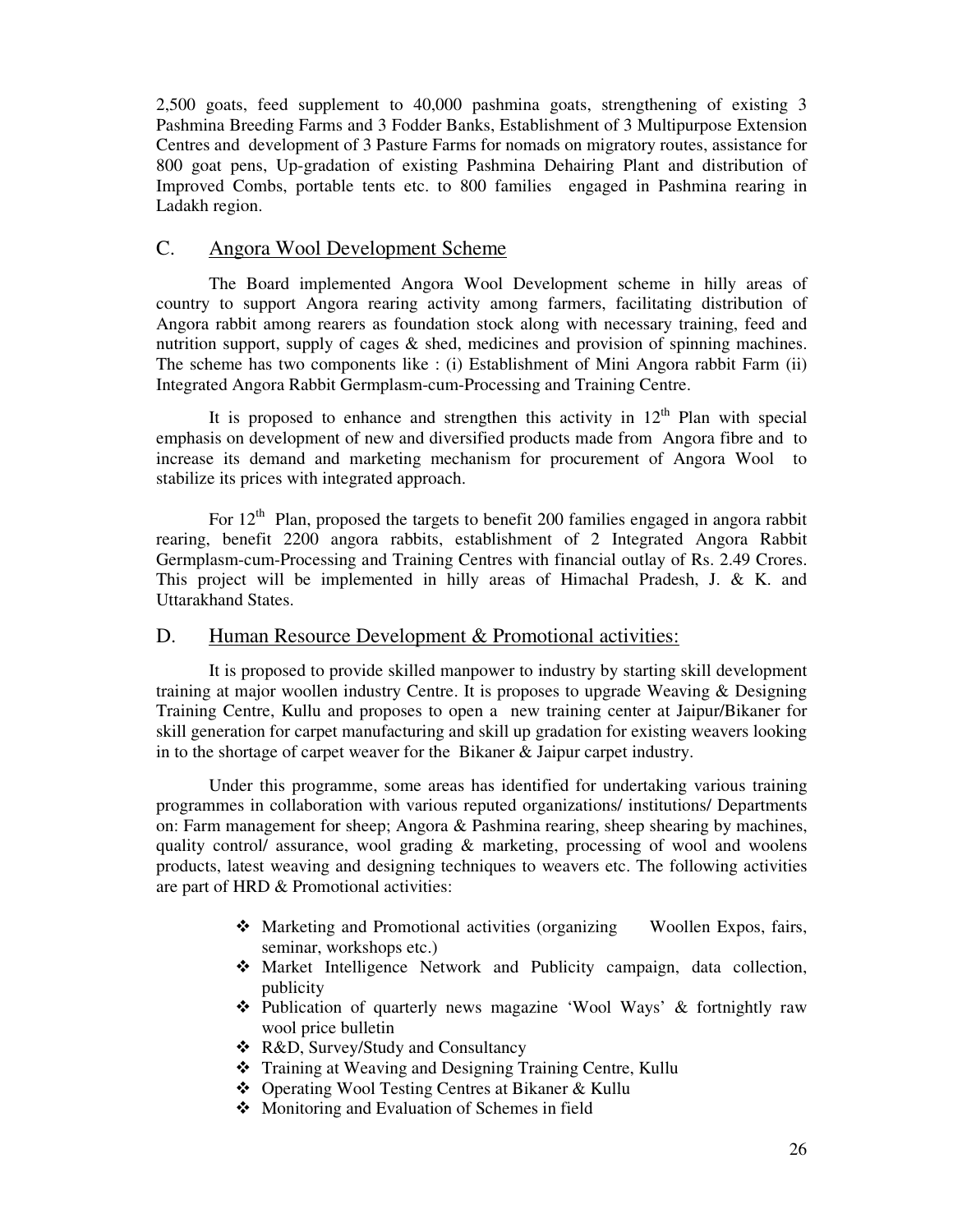- Training to wool growers/ breeders/ weavers at reputed institutions/universities
- International Co-operation/ IWTO Conferences / Buyers-Sellers meet and efforts for marketing promotion & Indo Australia Joint Working Group etc.
- Support to Wool Research Association, Thane to develop the institution as 'Centre of Excellence for Wool' to meet global standards and to make it an institution of international competence
- Strengthening of CWDB by hiring of subject experts and Establishment of new Skill Upgradation centre at wool potential areas like Jaipur/ Bikaner (Raj.).

Under HRD & Promotional Activities, proposed the targets to impart training to 1,200 persons, sponsoring short term training courses for providing training to 240 persons, organize 36 Woollen Expos (exhibition-cum-sale of woollen products), 4 R&D Projects, 5 Seminars/workshops, publishing quarterly news-magazine Wool-ways, to run Board's own two Wool Testing Laboratories at Bikaner and Kullu, one Weaving & Designing Training Centres to train 100 persons annually, and to support the Wool Research Association for developing it as Centre of Excellence under Wool Sector. For the  $12<sup>th</sup>$  Plan, financial allocation of Rs. 16.30 Crore proposed to continue different ongoing activities of CWDB in all wool producing States under this scheme.

#### **2. Quality Processing of Wool and Woollen Scheme**

The Woollen industry suffers from inadequate and outdated processing facilities. The pre-loom and post-loom facilities are required to be modernized for ensuring quality finished product. Processing and finishing of wool and Woollen Product is one of the weakest link as it uses traditional and outdated machinery and due to which woolen products are not competitive in the international market. Quality finishing of the woollen products will not only increase use of indigenous wool but will also make the product more competitive in the international market. It will also assist in procuring better price for wool growers and will make quality raw material available to the Khadi and Handloom sector.

During  $11<sup>th</sup>$  Plan, the Board has introduced a new scheme i.e. "Quality Processing of Wool" (pre-loom and post-loom processing activities) for improving quality of raw wool, finishing of woolen products and value addition to wool and woolens products. This scheme attracts the spinners to modernize their obsolete and small yarn-manufacturing units. The CWDB provides grant under Non-Recurring Expenses for purchase of machineries & plants only required for setting up the Common Facility Centre (CFC).

For  $12<sup>th</sup>$  Plan, it is proposed to continue this ongoing scheme from  $11<sup>th</sup>$  to  $12<sup>th</sup>$  Plan with modification by merging pre-loom and post loom processing activities. Setting up of Common Facility Centre for integrated wool processing facility for scouring, carbonizing, dying, carding & spinning etc. enables the availability of clean wool for manufacture of carpet and other woollen products. The scheme would be continue in project mode of Rs. 50 lakhs or 50% of the total project cost or cost of machinery whichever is less.

 It is also proposed to expand this modify scheme by including other facilities like availability of Sheep Shearing Machines to get better staple length of fibre from sheep and establishing/ strengthening of Wool Testing Laboratories to conduct testing at minimal cost for improving quality of products at major wool potential areas to help wool growers and wool industrialist under Common Facility Centres of this scheme.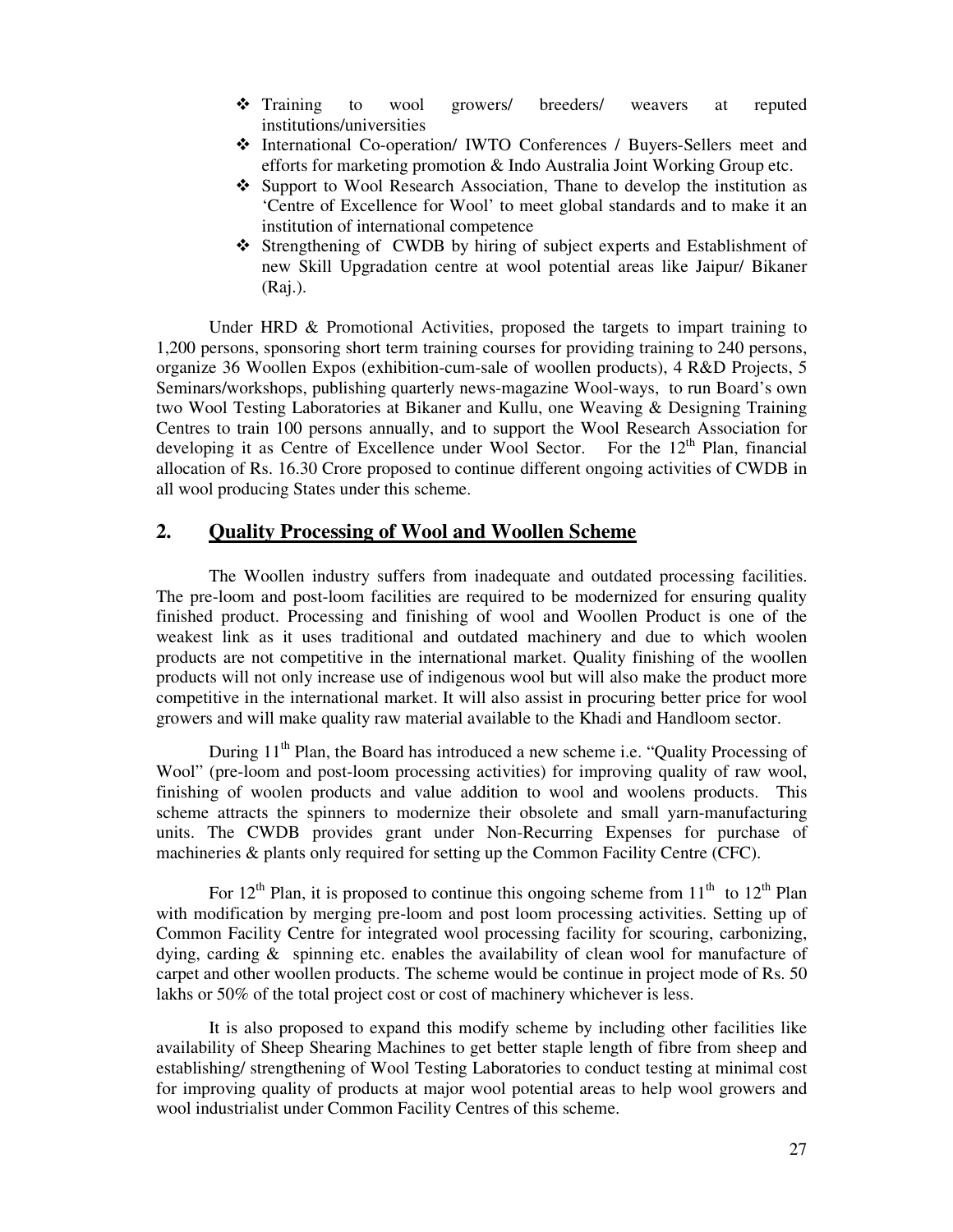For  $12<sup>th</sup>$  Plan, proposed the targets to establish 6 new Common Facility Centres under this scheme for wool processing facilities like wool scouring, carbonizing, dyeing, carding and spinning of wool etc. with maximum financial provision of Rs. 50.00 lakh for each CFC for procurement of machineries only. This scheme would be implemented with total financial outlay of Rs. 3.00 Crore in all wool potential areas from the States of Rajasthan, Punjab, Uttar Pradesh, Harayana, J. & K. etc.

#### **3. Social Security Scheme for Sheep Breeders**

 Under Social Security Scheme, the CWDB is implementing following two plans to benefit sheep breeders by providing life insurance to them and their sheep flock:

#### A. Sheep Breeders Insurance scheme

 In India, the sheep breeders are from below poverty line, illiterate and living in remote hilly and desert areas and most of these lead migratory life in search of suitable green pastures for their sheep flocks. During migration they are facing very adverse conditions as rains, cyclones, storms, snakebite attack of wild animal etc. Due to migration and illiteracy, they could not get proper medical facilities along with social and economic benefit such as insurance.

 The basic objective of the Sheep Breeders Insurance Scheme is to provide enhanced life insurance cover to sheep breeders in the case of natural as well as accidental death and in case of partial and total disability.

#### B. Sheep Insurance scheme

 The basic objective of the Sheep Insurance scheme is to provide insurance cover to Sheep in the case of accident including fire, lightning, storm, tempest, flood, inundation, earthquake, famine and diseases contracted or occurring during the period of the policy for project areas. The Sheep Insurance Plan is based on Livestock Insurance Scheme. Normal period of insurance is 12 months and maximum period shall be three years.

For  $12<sup>th</sup>$  Plan, proposed the targets to cover total 67,500 sheep breeders and 3.75 sheep under the schemes of Sheep Breeders and Sheep Insurance Scheme, respectively from all wool producing States with total financial outlay of Rs. 2.00 Crore.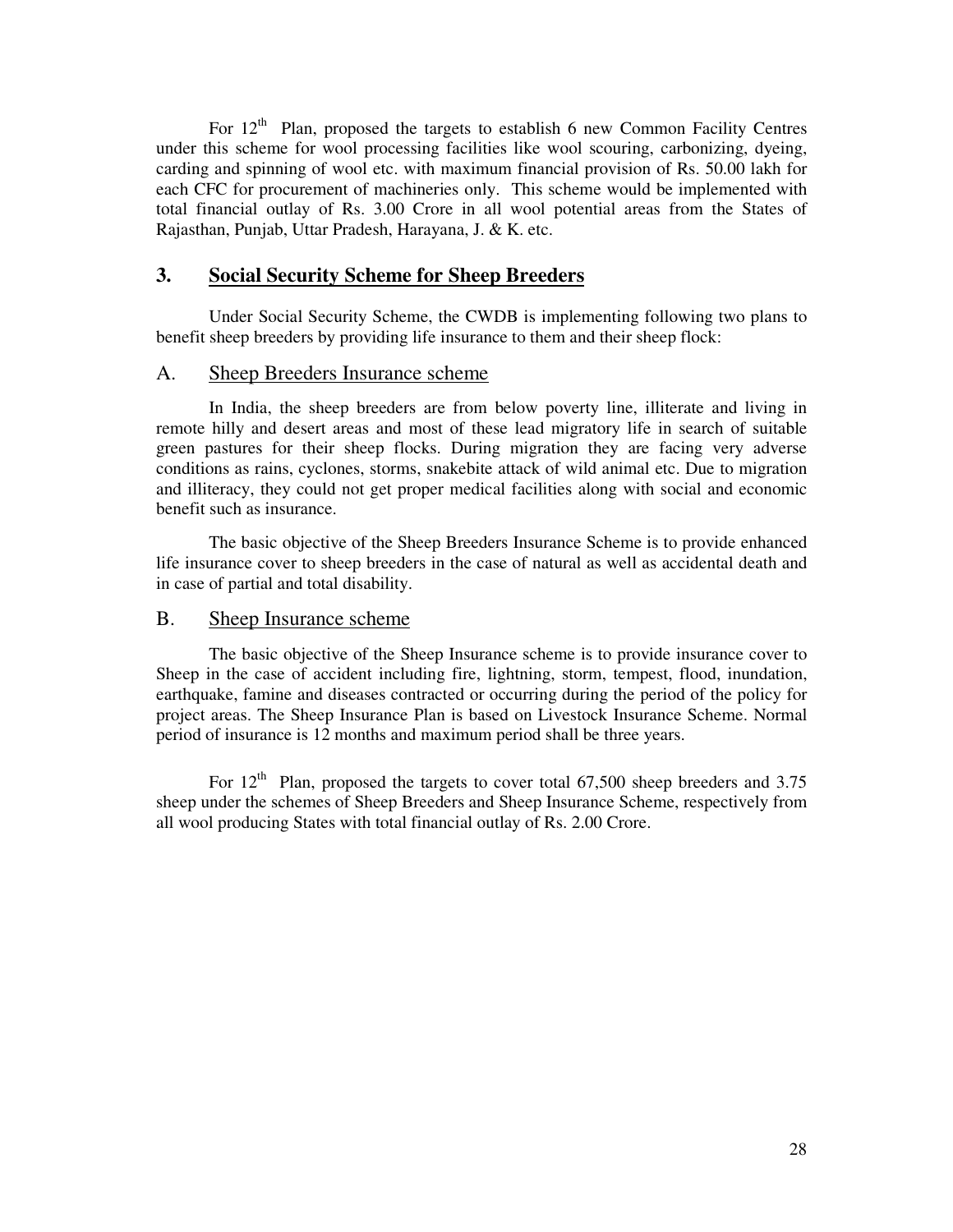## **Annexure-IV**

### **Discussion and approval of BE & RE of Annual Plan 2012-13 and progress made by CWDB upto December,2012.**

 Under Wool and Woollen Sector, it is proposed to continue on-going schemes from  $11<sup>th</sup>$  to  $12<sup>th</sup>$  Plan with necessary modification keeping in view their increased cost and other price escalation etc. and inclusion of some new activities with necessary modification as per necessary requirements, field experiences. These modifications were made under 'Integrated Wool Improvement & Development Programme' (IWIDP), specially under Pashmina Wool Development Programme for implementation in Ladakh area of J. & K. State with a approach of Special Package during  $12<sup>th</sup>$  Five Year Plan. For  $12<sup>th</sup>$  Plan period, the MOT has allocated total financial outlay of Rs. 96 crore for development of Wool Sector. The Central Wool Development Board is nodal agency under Ministry of Textiles to implement various schemes/ programmes for development of Wool Sector.

For the  $12<sup>th</sup>$  Five Year Plan, following modified schemes are proposed with total financial outlay of Rs. 96 Crore :

- 1. Integrated Wool Improvement and Development Programme (IWIDP)
	- A) Sheep and Wool Improvement Scheme (SWIS)
	- B) Pashmina Wool Development Scheme
	- C) Angora Wool Development Scheme
	- D) Human Resource Development & Promotional activities
- 2. CFC under Quality Processing of Wool scheme: (Setting up of Common Facility Centres for different wool processing activities)
- 3. Social Security Scheme for sheep breeders :
	- A) Sheep Breeders Insurance Scheme
	- B) Sheep Insurance Scheme

 For current financial year, the CWDB has made provision to continue its ongoing  $11<sup>th</sup>$  Plan schemes in first year of  $12<sup>th</sup>$  Plan i.e. 2012-13 on same approved physical and financial parameters with total financial outlay of Rs. 13 Crore. Against this outlay, the MOT has released Rs. 9 Crore and the Board has also utilized Rs. 9 Crore upto December,2012 under its different schemes for development of wool sector. On the Non-Plan side, the Board has utilized Rs. 1.13 Crore out of total outlay of Rs. 1.50 Crore for establishment and other administrative expenditure upto December,2012 during FY 2012- 13.

Scheme-wise physical and financial targets (Revised Estimates) and achievements made by the Board under implementation of Annual Plan 2012-13 upto December,2012, is as under :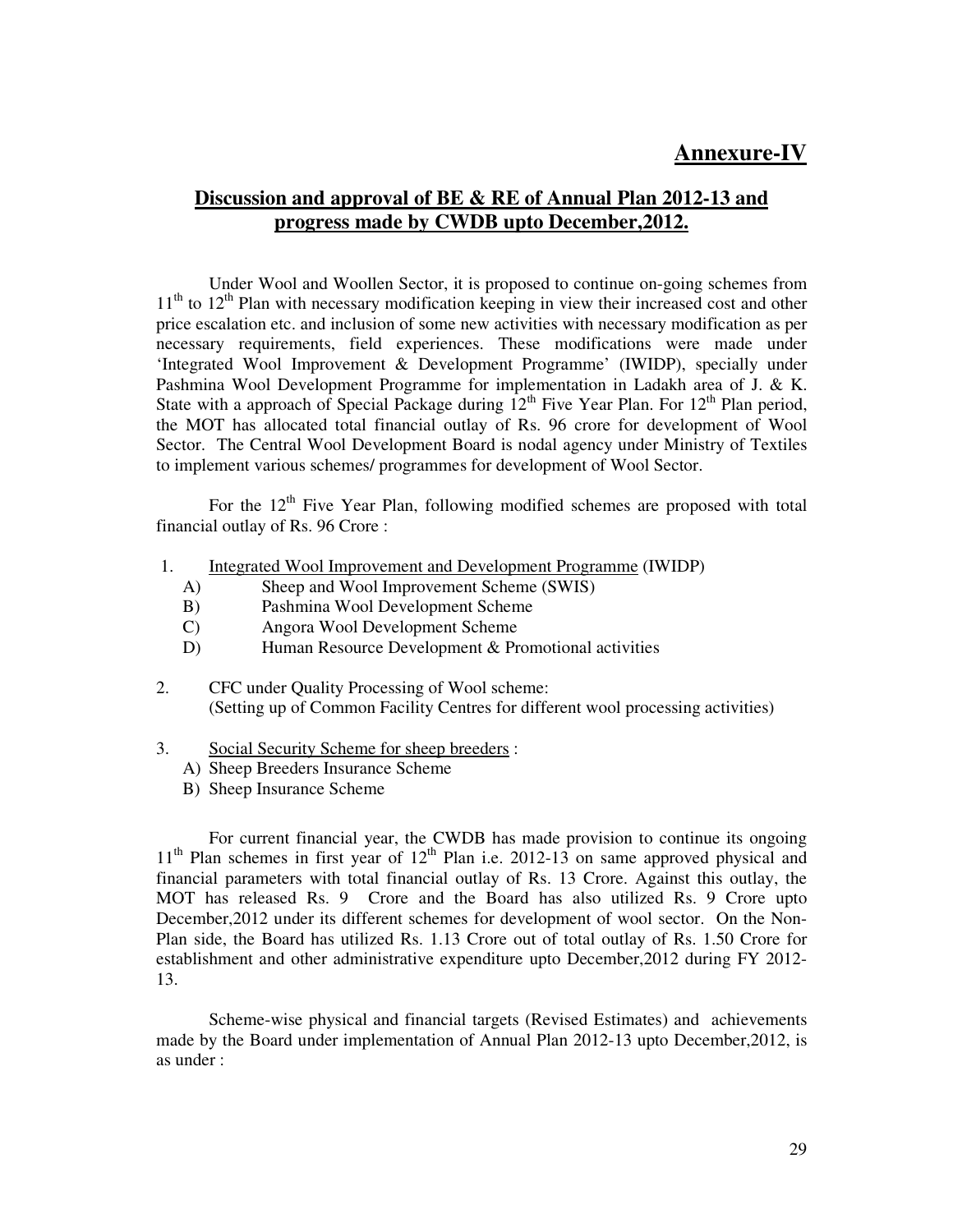#### **1. Integrated Wool Improvement and Development Programme (IWIDP)**

 Under IWIDP, the Board is implementing different schemes for improving quantity and quality of wool produced from sheep, Angora rabbit, Pashmina goat and is providing training to wool growers, weavers, resource persons etc. along with associated promotional and marketing activities. Following schemes are being implemented under IWIDP programme:

#### (A)Sheep & Wool Improvement Scheme: (SWIS)

 The Board had taken up 'Sheep and Wool Improvement Scheme' (SWIS) to improve the quality and quantity of indigenous wool in the country. The Board is implementing various projects under this scheme in all major wool producing States having components for (i) 'Health Care' for treatment, vaccination and medicines to sheep (ii) 'Breed Improvement' for genetic improvement of sheep and to distribute stud Rams (iii) support for 'Multipurpose Extension Centers' to provide different facilities at one place, (iv) 'Marketing & Grading Assistance' to wool growers to get better returns from wool (v) conducting 'Training Programmes' for wool growers in latest techniques of sheep rearing activities, (vi) 'Ram Raising Unit' to develop good quality breedable Rams and to fulfill requirement of stud Rams, (vii) 'Assistance for Sheep Pen' to protect flocks, (viii) provide 'Feed Supplement' to sheep (weak, pregnant/ breedable ewes) and (ix) 'Creation of Revolving Fund' for marketing of raw wool and to revitalize the States wool marketing federations/corporations and optimum utilization of infrastructure available with them for this purpose.

 During Annual Plan 2012-13, the Board has made provision to cover 12 lakh sheep under the scheme with total financial allocation of Rs. 8.30 Crore. The Board has utilized Rs. 6.89 Crore till Dec.,2012 and covered 10 lakh new sheep and 3.50 lakh sheep of ongoing projects, established 7 Ram Raising Farms for raising of male lambs, 590 Sheep Pens, Feed Supplement to 75,000 eligible sheep from Leh and Kargil districts of Ladakh region, assistance for strengthening of 3 Sheep Breeding Farms, established one Multipurpose Extension Centre and one Multiple Facility Centre. The Board is presently implementing various projects under this scheme in all major wool producing States like: Rajasthan, Uttrakhand, Maharashtra, Jammu & Kashmir & its Ladakh region, Himachal Pradesh, Andhra Pradesh and Karnataka.

#### (B) Angora Wool Development Scheme

The Board is implementing Angora Wool Development scheme in hilly areas of country to support Angora rearing activity among farmers, strengthening Germplasm Centre (GPC), facilitating distribution of Angora rabbit among rearers as foundation stock along with necessary training, feed and nutrition support free of cost. The scheme has following components: (i) Establishment of Mini Angora rabbit farm, (ii) Common Facility Centre (CFC) for Angora Wool Processing and Training, (iii) Research & Development & (iv) Strengthening of Angora Rabbit Germplasm Centre.

 During Annual Plan 2012-13, the Board has made provision to cover 60 Angora Rabbit rearing families with financial outlay of Rs.0.16 Crore. The Board has received fresh project proposals under this scheme and which are to be approved shortly and the Board has utilized only Rs. 0.04 Crore under ongoing project till Dec.,2012. The Board is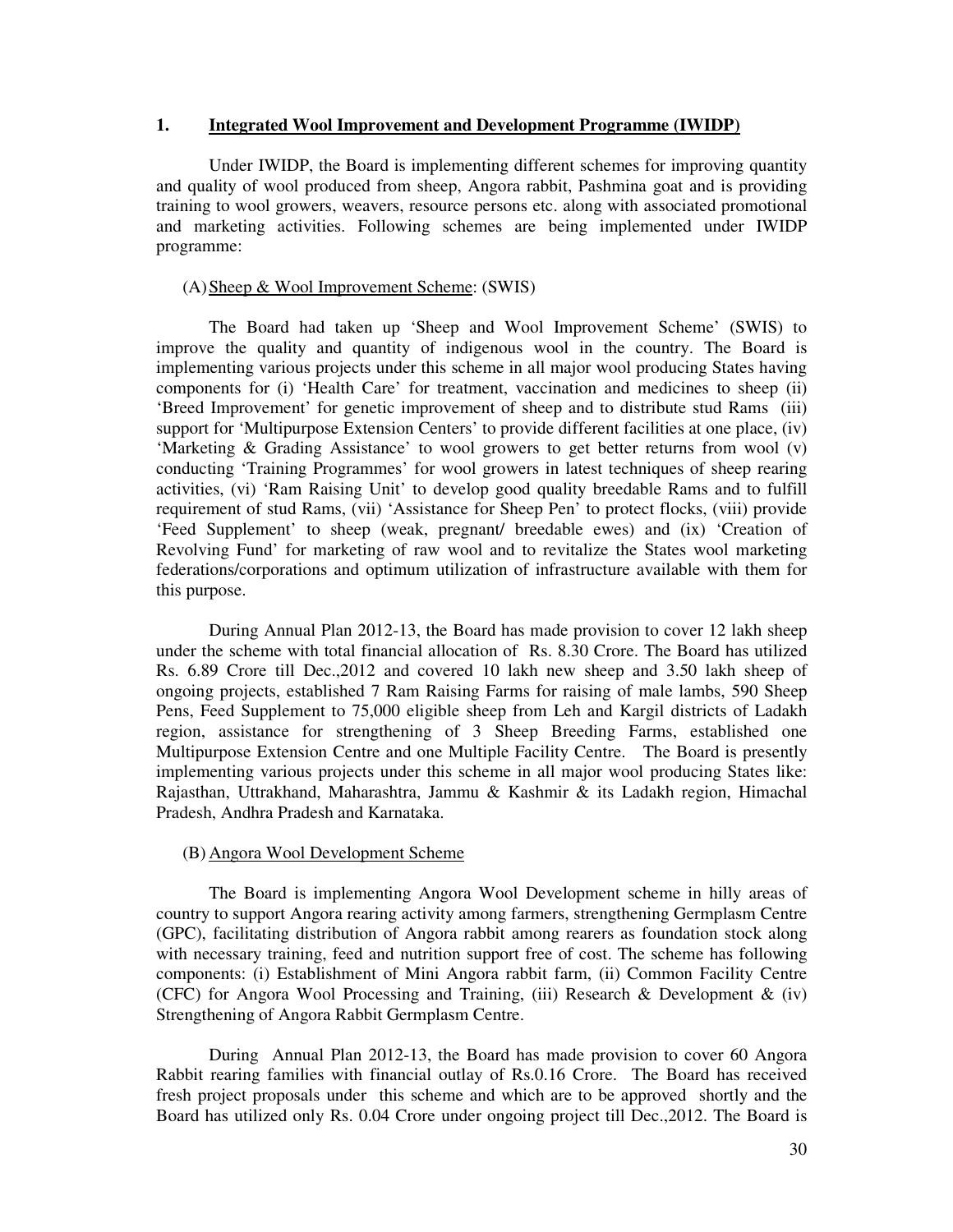presently implementing various projects under this scheme in States of Uttrakhand, Himachal Pradesh and a hill station of Rajasthan (Mount Abu-Sirohi).

#### (C) Pashmina Development Scheme:

 Ladakh region of J. & K. State produces the finest Pashmina wool in the world and due to excellent fiber properties it falls under specialty fiber. The demand for Indian Pashmina wool as well as its products are very high in the international market. Pashmina goat rearing is the only source of income for the nomads living in the far flung area of Ladakh region of J. & K. State.

 Keeping in view the potential of the pashmina wool production in country and its demand in the international market, CWDB is implementing this scheme to increase income from Pashmina wool to the Pashmina wool growers (nomads) and to sustain their interest in this activity as a reliable means of livelihood with following components:

- Buck Exchange Programme.
- Distribution of high quality Pashmina bucks in non-traditional areas to enhance Pashmina production.
- Training of formation of Breeders Association (Guilds) or village Pashmina Cooperative Societies.
- Establishment of Fodder Bank.
- Refresher Training to Nomadic Breeders as Paramedics.
- Health Coverage.
- Fodder Development.
- Provision of improved Pashmina Combs for Efficient Harvesting of Pashmina.

During 2012-13, the Board is providing benefits to 800 Pashmina families in Leh district of Ladakh region of J. & K. State with financial allocation of Rs. 0.84 Crore. The Board has released Rs. 0.82 Crore to Ladakh Autonomous Hill Development Council, Leh to implement the programme.

#### (D). Human Resource Development & Promotional activities:

 The Board is providing various training programmes in collaboration with various reputed Organizations/ Institutions/ Departments under the activities of : Farm management for sheep; Angora & Pashmina rearing, sheep shearing by machines, wool testing & report writing and quality control/assurance, primary wool grading & marketing, processing of wool and woolens products, latest weaving and designing techniques to weavers. The following activities are part of HRD & Promotional Activities:

- Marketing and Promotional activities (organizing fairs and Woollen Expos, seminar and workshops, etc.)
- Market Intelligence and Publicity
- Publication of quarterly news magazine 'Wool Ways'
- Research, Study and Consultancy
- Training under Weaving and Designing Training Centre, Kullu
- Monitoring and Evaluation of Scheme
- Human Resource Development and Training to farmers/ breeders/ weavers.
- Strengthen and upgrade wool testing, wool grading and marketing facilities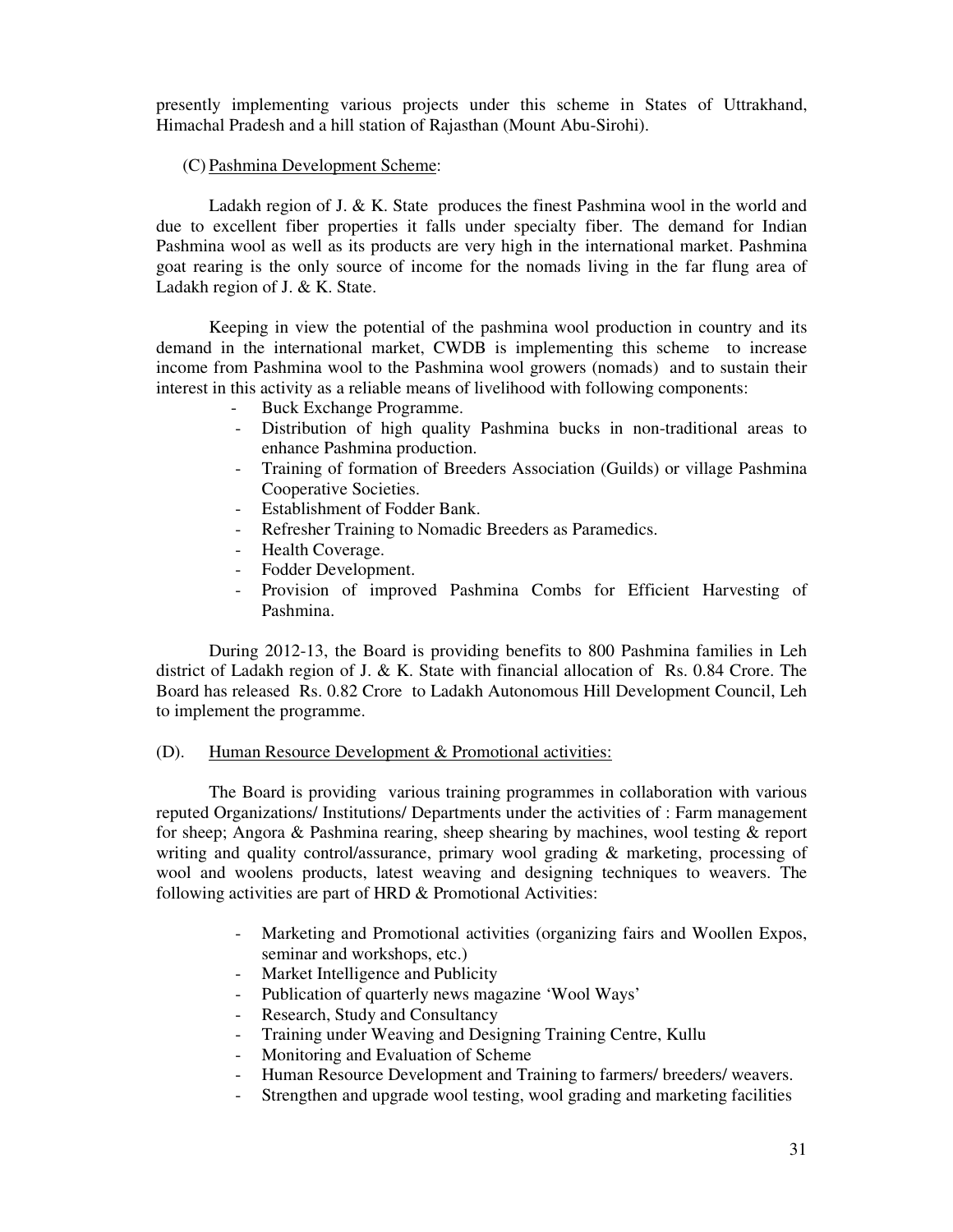During the financial year 2012-13, the Board has made provision of Rs. 2.70 Crore for above activities. Till Dec.,2012, the Board utilized Rs. 0.68 Crore and provided training to 60 women at Weaving & Designing Training Centre in handloom weaving, running two Wool Testing Laboratories at Bikaner & Kullu for raw wool, organized 13 Woollen Expos (Exhibition-cum-sale of woollen products), organized one Workshop at Guwahati to introduce/explain about Board's different schemes for North East region, providing training to 30 persons under Angora wool scheme in hilly areas of country, publishing quarterly newsmagazine and Raw Wool Price Bulletin, regularly.

#### **2. Quality Processing of Wool and Woollen Scheme**

 The unorganized Woollen Sector suffers from inadequate processing facilities. The pre loom & post loom facilities are outdated. The sector uses crude form of carding, which results in low productivity, besides affecting the health of workers. The spinning technology is primitive, which is urgently required to be upgraded through improved equipments/ machineries. The Scheme provides a comprehensive service package from deburring to carding & spinning stage. The setting up of modern plants will increase wool-processing capacity, will provide value addition to Indian wool, will create more employment and will augments income to personnel engaged in these decentralized activities.

 The Board is implementing a scheme namely "Quality Processing of Wool" for improving quality of raw wool, finishing of woolen products and value addition to wool and woolens products. This scheme attracts the spinners to modernize their obsolete and small yarn-manufacturing units. The project beneficiaries are State Wool Board/ Corporation/ Non-Governmental Organization/ Registered Societies/Private Entrepreneurs etc. engaged in processing of wool and woolens. Under this scheme, the agency has to bear the cost of land & building by their own resources and should have clear ownership rights. The CWDB provides grant under Non-Recurring Expenses for purchase of machineries & plants only for setting up the Common Facility Centre (CFC). Recurring Expenditure shall be borne by the agency/ association out of its own resources.

 A provision of Rs. 1.00 Crore has been made in 2012-13 to set up two new Common Facility Centres like wool scouring, carbonizing, dyeing and carding of wool etc. The scheme is being implemented in project mode with Rs. 50 lakh or 50% of the total project cost, whichever is less towards cost of machinery only. Till Dec., 2012, the Board has utilized Rs. 0.59 Crore and sanctioned both new CFCs at Srinagar and Dehradun.

#### **3. Social Security Scheme for Sheep Breeders**

The Board is implementing this scheme to benefit the sheep breeders by providing life insurance to them and their sheep flock by two plans (A) Sheep Breeders Insurance Scheme and (B) Sheep Insurance Scheme.

The basic objective of these insurance plans is to provide enhanced insurance coverage to sheep breeders in the case of natural death/accidental death, total/partial disability and for their sheep flock in case of accident including fire, lightning, storm, tempest, flood, inundation, earthquake, famine and diseases contracted or occurred during the period of the policy.

(A) Total premium payable under 'Sheep Breeders Insurance Scheme' is Rs. 330/- and contribution of sheep breeder, Central Wool Development Board & Social Security Fund ( of Govt. of India ) is Rs. 80/-, 150/- and Rs. 100/- per year, respectively. In the event of natural death of the sheep breeder, sum assured is Rs. 60,000, in case of partial disability